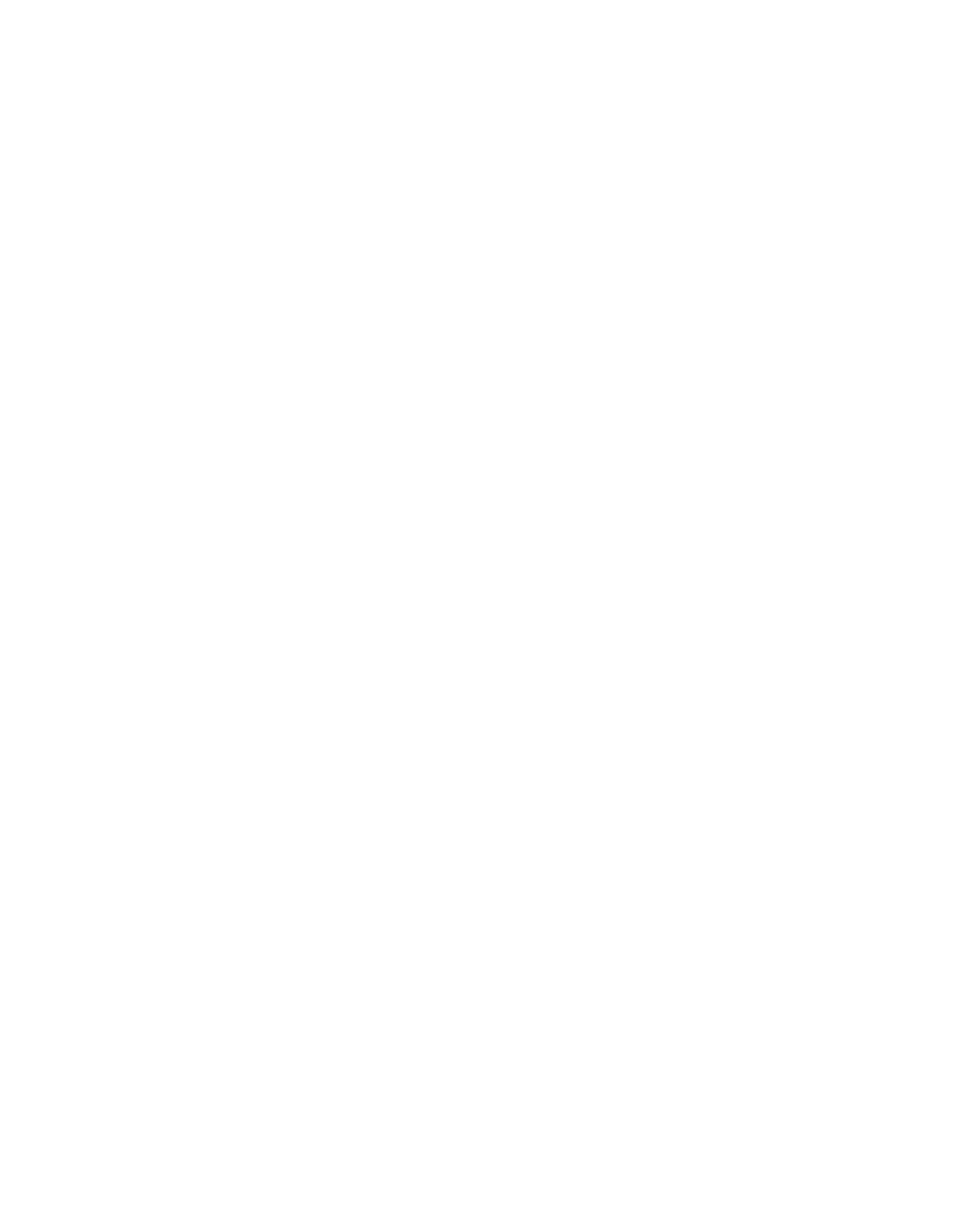#### **Table of Contents**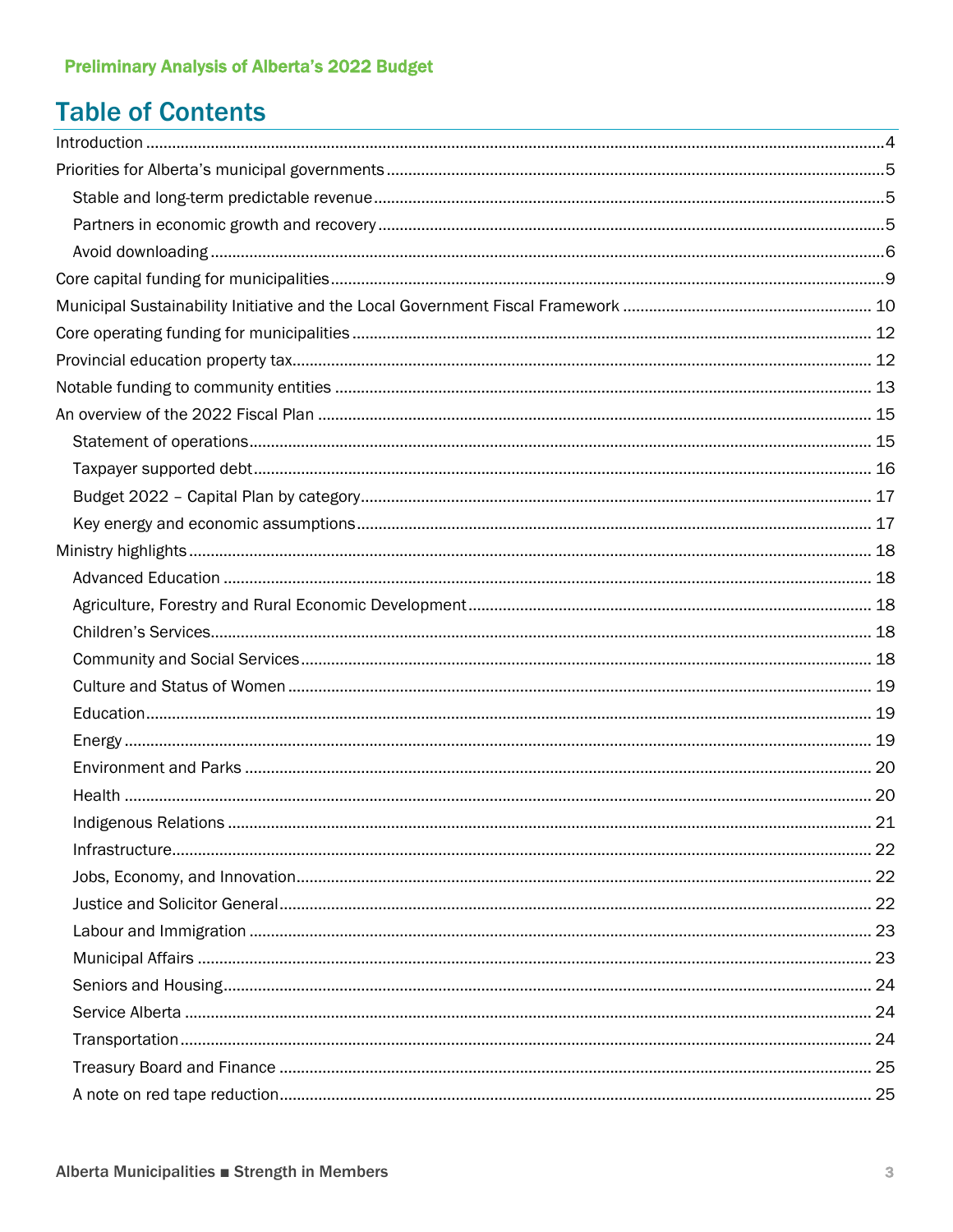# Introduction

After two budgets focused on providing COVID-19 related supports, Budget 2022 is intended to foster economic growth and prosperity.

*Alberta at Work* is a theme that runs throughout the budget. In addition to initiatives aimed at reducing barriers to employment and supporting business growth, the province is acting on one of the top priorities of Alberta Municipalities and our members: broadband infrastructure. The pandemic has emphasized that a significant investment in broadband is essential to job creation and economic growth.

Despite the focus on prosperity, COVID's shadow still looms over the budget with investments in healthcare required to manage the backlog of surgical procedures. There are interesting signals in the budget about the role the private sector will play in Alberta's healthcare system, which, along with the province's intent to further encourage "choice" in education, will likely dominate public debate in the weeks ahead.

The province's ability to balance the budget for the first time since 2014-15 has also garnered a great deal of attention. Multiple factors contributed to the province's ability to get back to balance. It is worth noting that some of the burden of achieving balance was shouldered by municipal governments through multiple and continuous acts of fiscal downloading by the provincial government.

#### What you will find in this document

This document includes Alberta Municipalities' preliminary analysis of Alberta's 2022-23 budget as it relates to municipal priorities and the financial future of Alberta communities. In addition, it summarizes the province's fiscal outlook and includes highlights of individual ministry business plans that most impact our communities.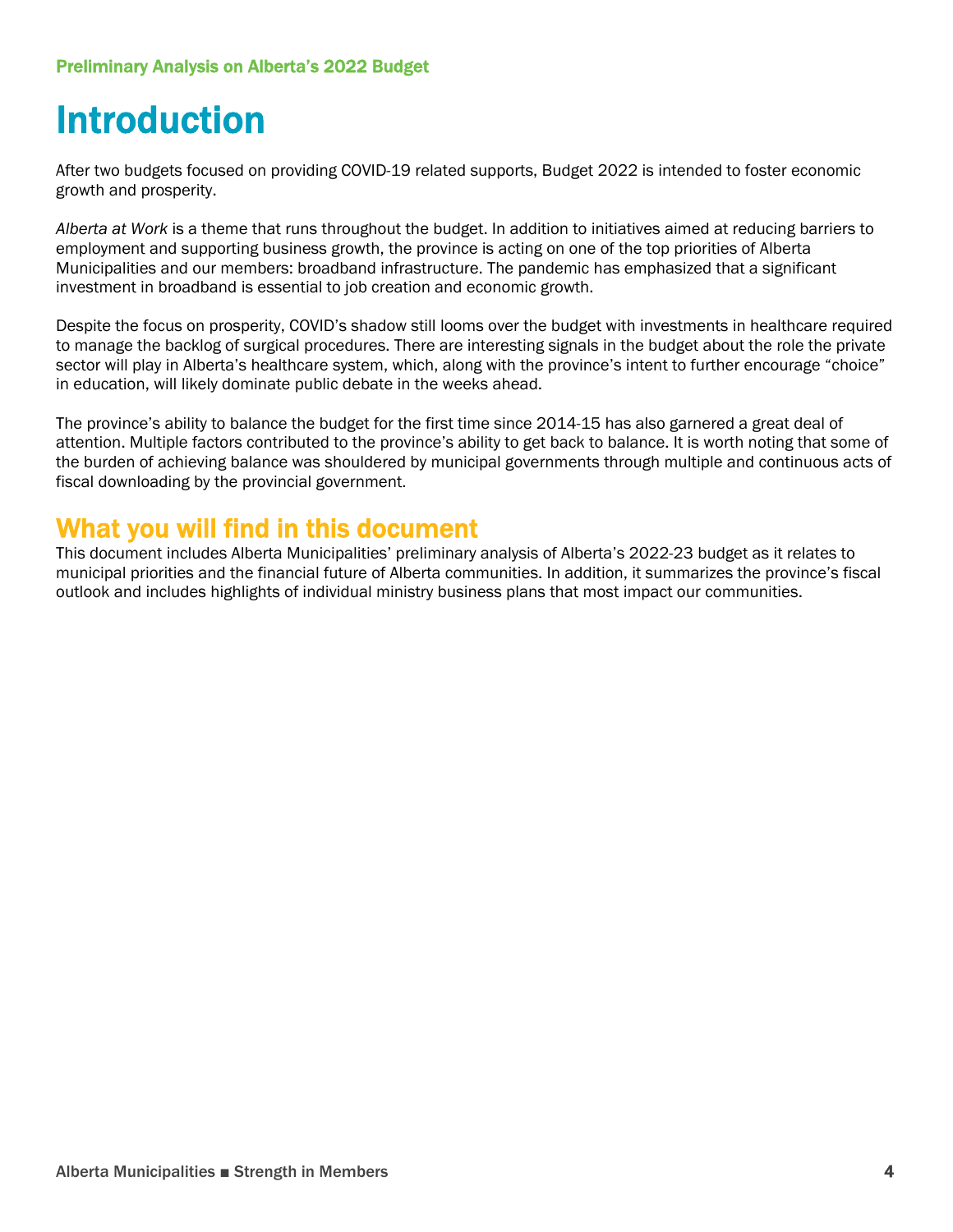# Priorities for Alberta's municipal governments

#### *Stable and long-term predictable revenue*  Declining investments in community infrastructure

Budget 2022 continues the downward trend in provincial funding for community infrastructure. This trend applies to all core capital funding programs that municipal governments rely on, including the Municipal Sustainability Initiative, Water for Life, Municipal Water and Wastewater Partnership, and the Strategic Transportation Infrastructure Program.

The downward pressure on funding started in 2015, primarily through reductions to Alberta's primary infrastructure funding program, the Municipal Sustainability Initiative (MSI). While municipalities will experience a 59.4 per cent reduction in MSI in 2022, this was expected based on the province's 2021 announcement where it front-loaded the majority of MSI in 2021 as part of a three-year plan before the program closes in 2023-24. Budget 2022 confirms that the Local Government Fiscal Framework will replace MSI in 2024-25, but the funding level is still well below municipal expectations – it will be 37 per cent less than the annual average of MSI over the past ten years.

#### Thawing the provincial property tax freeze

Revenue from the province's education property tax is set to reach \$2.5 billion, an increase of \$27 million from 2021-22. This is a result of a 1.3 per cent increase to the province's requisition. While this increase was less than what was planned in the previous budget, it marks a departure from the requisition freeze in the last two budgets. While the province has many options to increase its general revenue, property taxes are municipalities' primary source of revenue. Municipalities have worked diligently to keep property tax increases to a minimum in the face of increased expenses resulting from the provincial downloading of costs and responsibilities and inflationary pressures pushing up the costs of providing essential services and infrastructure. We believe homeowners and businesses would have benefitted from a break from this tax increase, in light of the difficult economic times Albertans have endured during the pandemic. After all, there is only one taxpayer.

#### *Partners in economic growth and recovery*  Broadband

Alberta Municipalities has been clear in our advocacy for improved broadband in Alberta, and this message has resonated with the province. The Government of Alberta will invest \$390 million over the next four years into broadband projects for underserved communities. This includes the \$150 million already announced in summer 2021. Service Alberta shared that they will be seeking matching commitments from the federal government. If matching commitments are received, the total amount available for broadband projects could be as much as \$780 million.

As the province has previously announced, the first group of projects will be administered through the federal Universal Broadband Fund (UBF) to expedite approvals for the 2022 construction season. Members have shared that UBF program requirements can be too restrictive to address the connectivity issues they face. During a call with stakeholders, the Minister of Service Alberta expressed a willingness to look at frameworks outside of the UBF to deliver projects to as many communities as possible.

As broadband is a strategic priority for our members, we consider this announcement a huge boost for the viability of municipalities. Municipalities will continue to work with the province and other partners to seek a coordinated strategy that increases access to this essential infrastructure.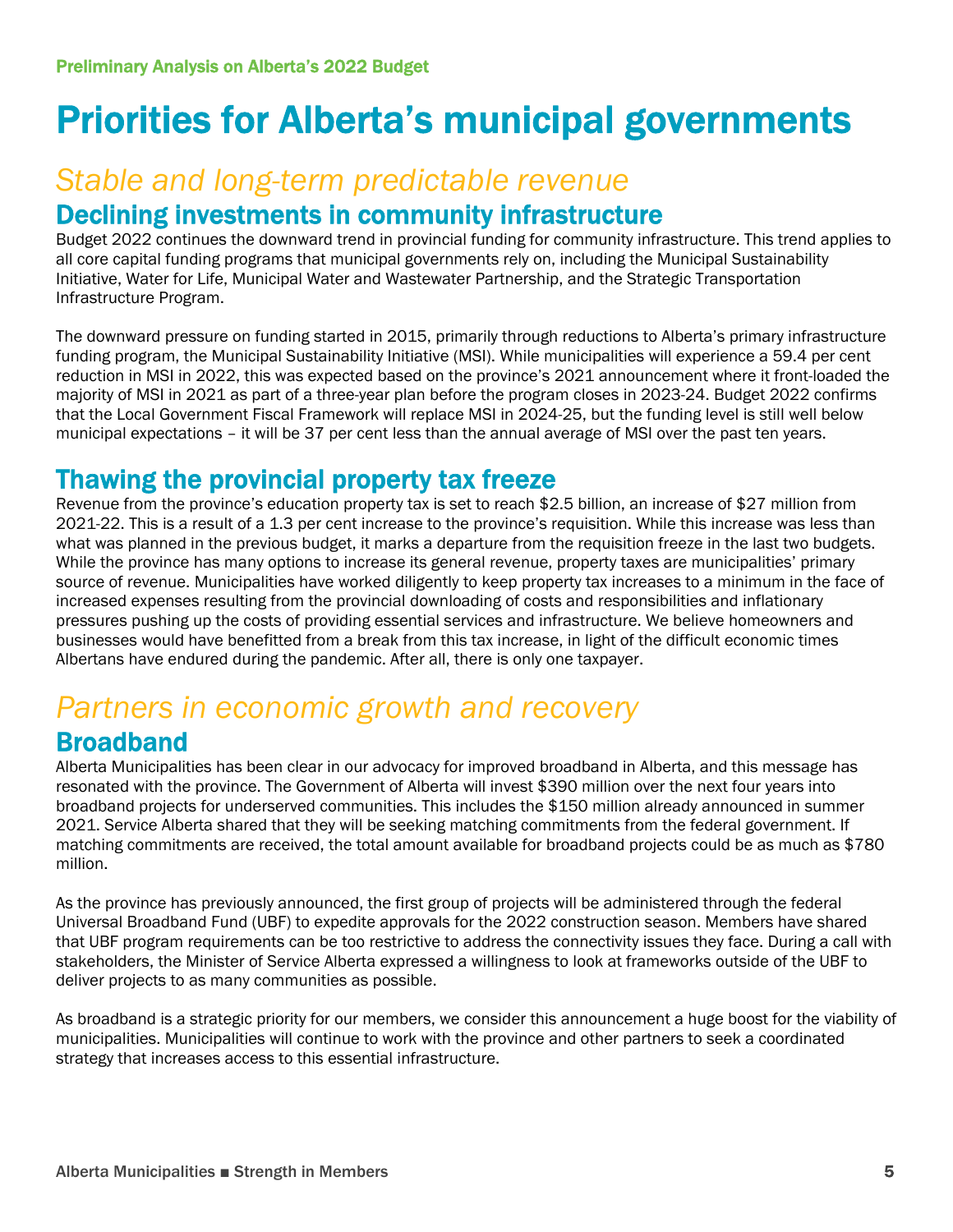#### Economic development supports

As in the previous fiscal year, the province is providing \$50,000 in outcome-based operational funding to each of the nine Regional Economic Development Alliances (REDAs).

The Community and Regional Economic Support (CARES) program provides grants to municipalities, non-profits, First Nations, and Metis Settlements to promote local and regional economic development initiatives. The program currently has 42 active projects; however, it was paused during the pandemic as the province redirected funds to help deal directly with the impacts of COVID-19. Funding has not been resumed in Budget 2022.

Alberta Municipalities' new Economic Strategy Committee is exploring how municipalities, the province, and the private sector can collaborate to boost the resilience and prosperity of our communities.

## *Avoid downloading*

#### Policing

Public safety, and policing costs in particular, continue to be top-of-mind for municipalities. For municipalities with populations under 5,000 who are policed by the RCMP under the Provincial Police Service Agreement, there are no changes at this time to the police funding model that was implemented in 2020. Last year, these municipalities, along with municipal districts and counties, contributed \$34.9 million to offset the costs of provincial policing. This figure represents 15 per cent of the total cost of provincial policing. The funds raised through the police funding model were to be used to add 76 regular members and 57 public service employees to the RCMP's provincial policing complement. This year, the province's cost recovery will increase to 20 per cent, or \$46.5 million. It has not yet been determined how these funds will be allocated.

Justice and Solicitor General's budget for public safety increased from \$571 million in 2021-22 to \$597 million in 2022-23, reflecting the increase in RCMP salaries negotiated through the collective bargaining process last summer. However, the budget does not appear to include the approximately \$80 million that would be owed as retroactive pay under the Provincial Police Service Agreement. Similarly, a total of approximately \$60 million would be owed in retroactive pay by the 47 municipalities who contract the RCMP as their municipal police service provider through a Municipal Police Service Agreement (MPSA).

Alberta Municipalities and Justice and Solicitor General, along with other provinces, territories, and municipal associations across Canada, have partnered to advocate that the federal government need to cover the costs of RCMP retroactive pay. The collective reasoning is that municipalities were not at the negotiating table; we weren't able to plan for cost increases because the federal government didn't keep us informed; and the magnitude of the cost increases threaten the viability of many communities. We understand that the federal government will begin issuing invoices for retroactive pay to MPSA municipalities in May 2022 and we have asked that these municipalities hold off on paying the invoices until we receive a definitive response to our advocacy from Public Safety Canada.

#### Affordable housing

Budget 2022 highlights Alberta's housing affordability as a key pillar of the Alberta Advantage. In addition, it promotes *Stronger Foundations: Alberta's Ten-Year Strategy to Improve and Expand Affordable Housing* as transformational. At the same time, total capital investments in affordable and seniors housing programs are set to decrease from \$112 million in 2021-22 to \$87.1 million in 2022-23 and \$81.4 million in 2023-24. This decrease in capital funding is disappointing given the budget's acknowledgement of the growing demand for affordable housing.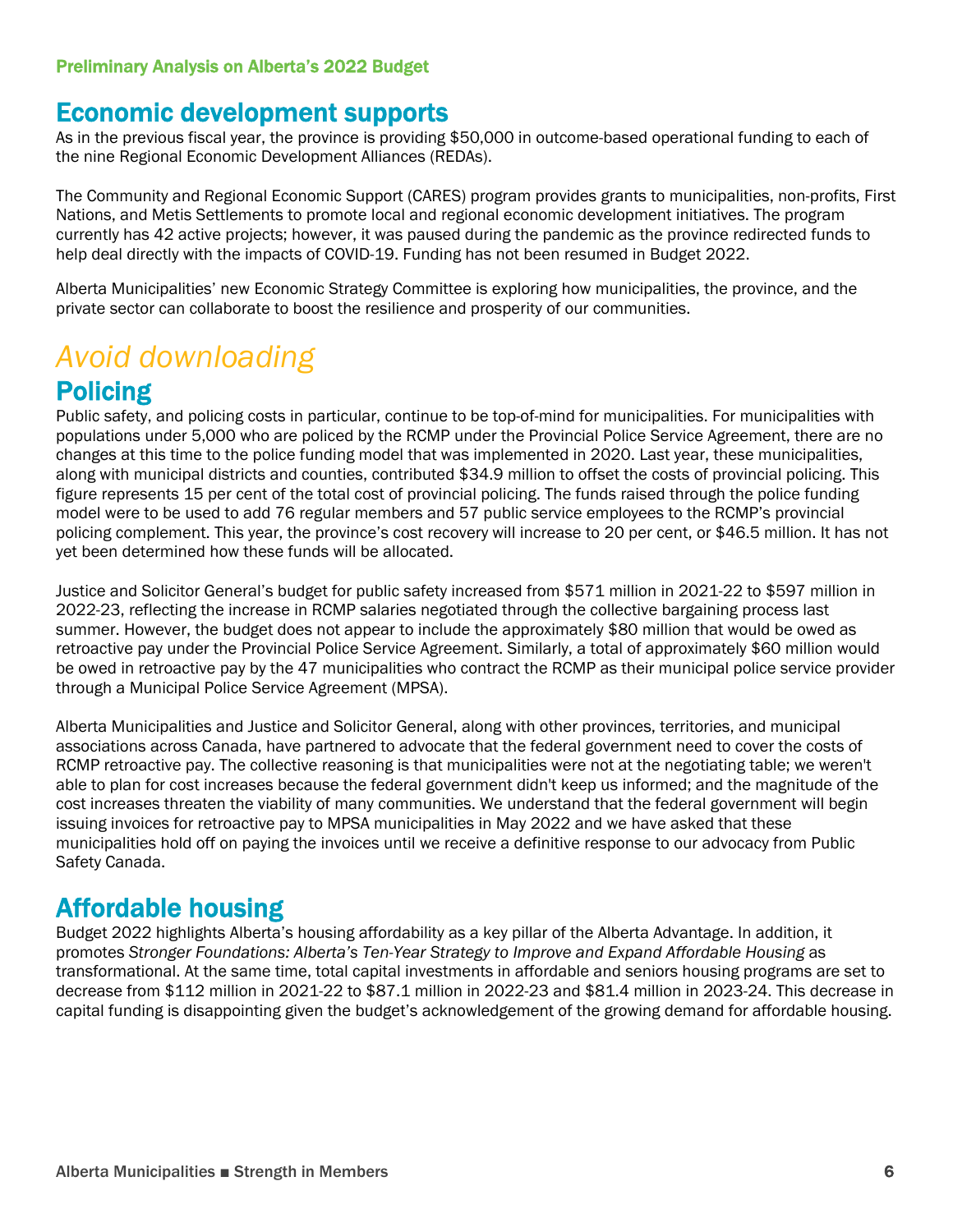#### Mental health and addictions

Budget 2022 includes an additional \$20 million per year on top of the \$140 million over four years that was committed in 2019 for mental health and addiction supports. Alberta spends approximately \$1 billion on mental health and addictions; the additional \$20 million annual investment will be used to further implement a recoveryoriented system of care that will offer a coordinated network of community-based services and supports.

Alberta Municipalities is pleased to see the government continue to provide essential funding for mental health and addictions supports. While, treatment and recovery must continue to be adequately funded, municipalities would also like to see increased funding for preventative programs and services, including harm reduction, so that some of the costs associated with treatment and recovery can be avoided.

#### Emergency medical services

Budget 2022 provides additional funding of \$64 million for emergency medical services (EMS) to help strengthen emergency response capacity. Last fall, Alberta Municipalities members passed two resolutions related to the urgent need to improve the delivery of EMS across the province. In response to our advocacy, in January 2022 the Government of Alberta announced a 10-point plan to add capacity to EMS and established a provincial emergency medical services advisory committee that includes representatives from both Alberta Municipalities and Rural Municipalities of Alberta. We are pleased to see that Budget 2022 supports the province's commitment to improving EMS by allocating dedicated funding to this essential service.

#### Health care practitioner attraction and retention

Budget 2022 maintains the planned level of spending on physicians at \$5.4 billion per year. The Government of Alberta and the Alberta Medical Association are still exploring a return to formally negotiating a new provincial agreement.

The recently announced Rural Education Supplement and Integrated Doctor Experience (RESIDE) program will provide \$6 million to 60 new family physicians over the next three years to attract physicians to practice in 15 identified rural or remote communities of need. The government is spending a total of approximately \$90 million per year on rural physician recruitment and retention.

Alberta Municipalities would like to see continued investment in the recruitment and retention of physicians, and other healthcare providers, such as nurse practitioners, into rural and remote areas. Our members continue to highlight the significant challenges they face in accessing adequate healthcare services outside of metropolitan areas. Some Albertans have to drive hundreds of kilometres to access essential healthcare.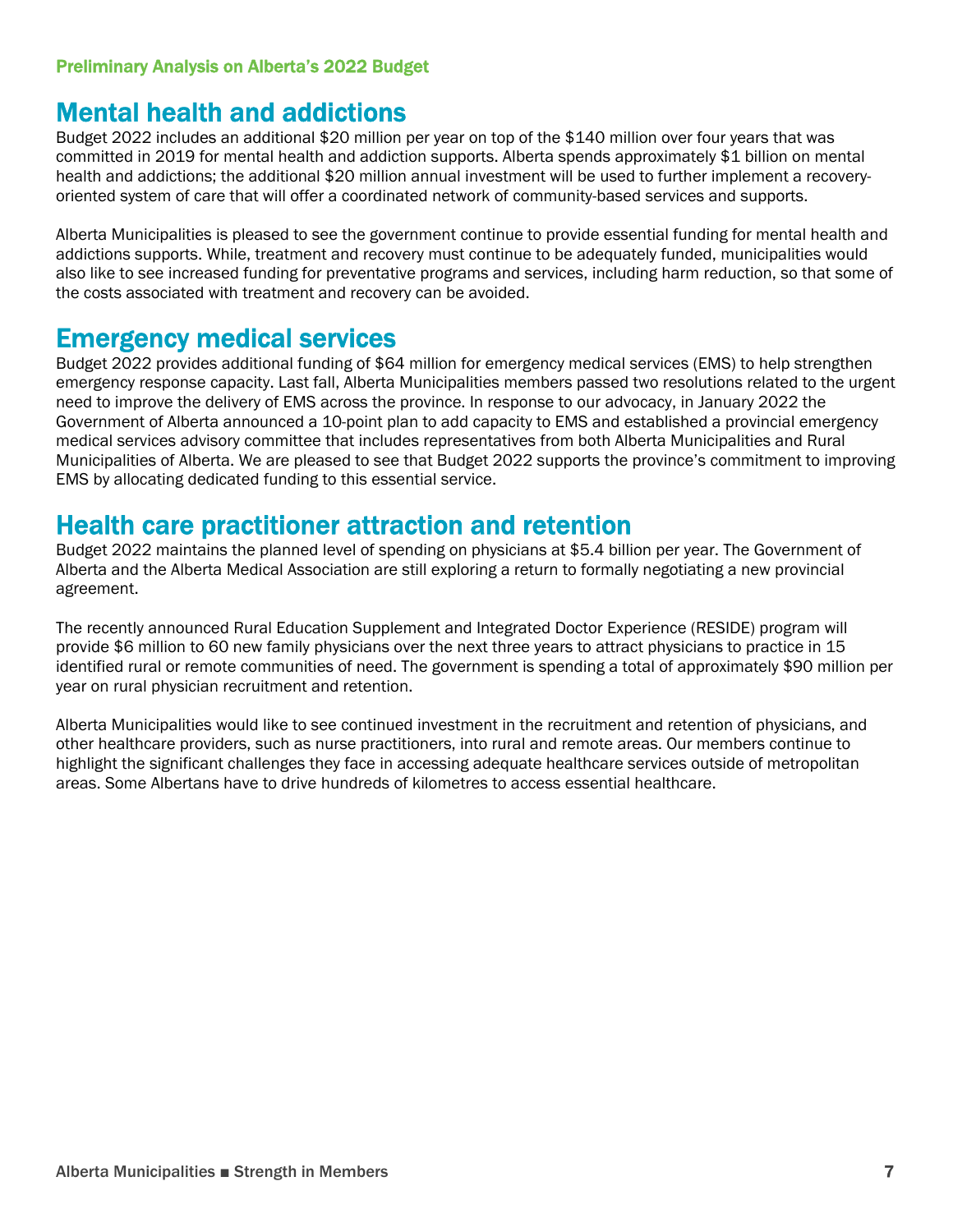# PLANNING FOR YOUR COMMUNITY'S FINANCIAL FUTURE

# HOW BUDGET 2022 SUPPORTS MUNICIPAL GOVERNMENTS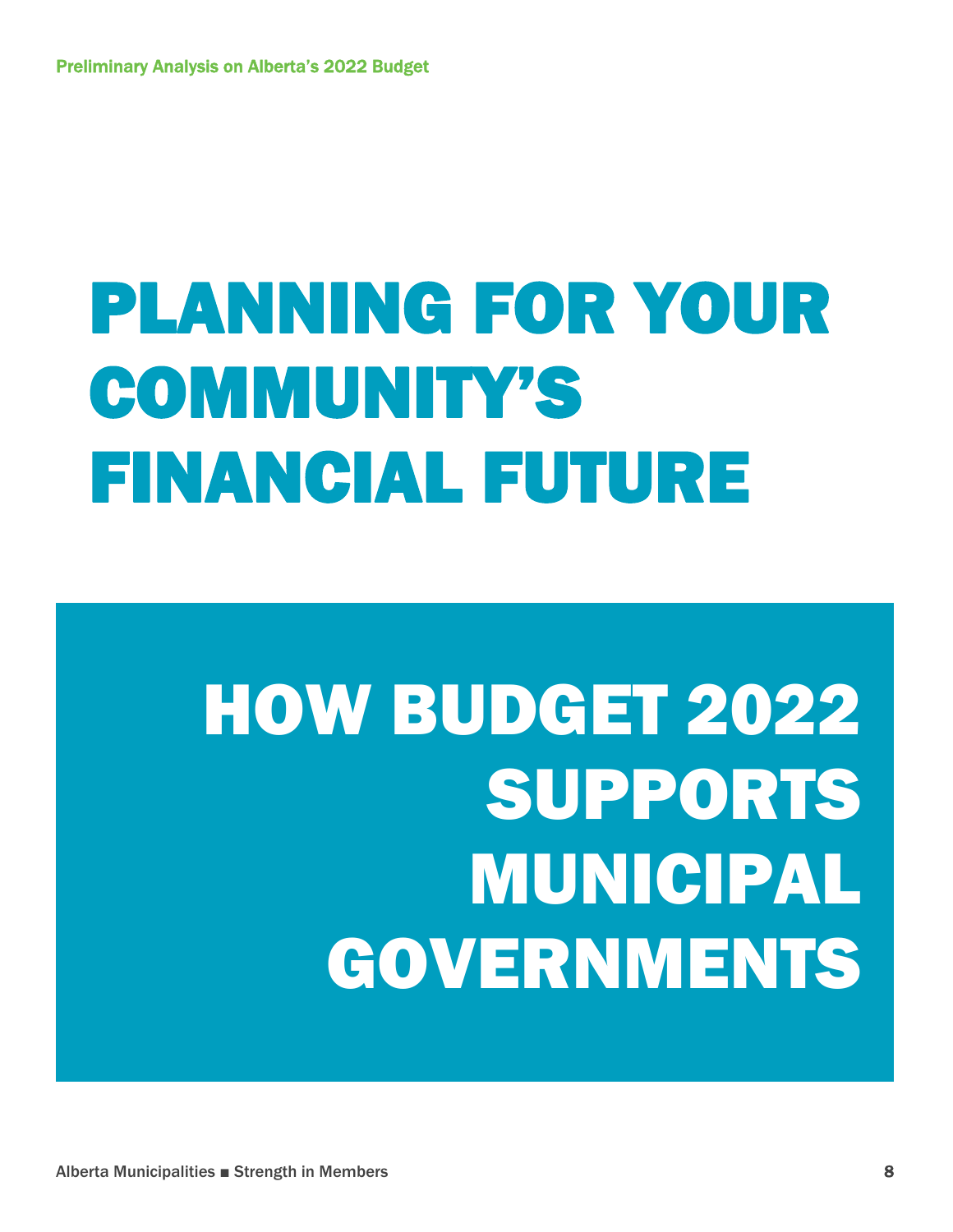# Core capital funding for municipalities

| \$ millions                                               | 2021-22<br><b>Budget</b> | 2022-23<br><b>Budget</b> | 2023-24<br>Forecast | 2024-25<br>Forecast | 2022 vs.<br>2021 |
|-----------------------------------------------------------|--------------------------|--------------------------|---------------------|---------------------|------------------|
| <b>Provincial Capital Funding</b>                         |                          |                          |                     |                     |                  |
| Municipal Sustainability Initiative - Capital             | 1,196                    | 485                      | 485                 |                     | (711)            |
| <b>Local Government Fiscal Framework</b>                  |                          |                          |                     | 722                 |                  |
| Water for Life                                            | 42                       | 37                       | 43                  | 50                  | (5)              |
| Municipal Water and Wastewater Partnership                | 75                       | 62                       | 17                  | 22                  | (13)             |
| Strategic Transportation Infrastructure Program           | 43                       | 35                       | 25                  | 25                  | (8)              |
| First Nations Water Tie-In Program                        | 7                        | 30                       |                     |                     | 23               |
|                                                           | 1,363                    | 649                      | 570                 | 819                 | (714)            |
| Year-over-year change (%)                                 |                          | $-52.4%$                 | $-12.2%$            | 43.7%               |                  |
| <b>Capital Funding Linked to Federal Funding Programs</b> |                          |                          |                     |                     |                  |
| Canada Community-Building Fund (Gas Tax Fund)             | 255                      | 255                      | 266                 | 266                 |                  |
| GreenTRIP                                                 | 30                       | 18                       |                     |                     | (12)             |
| Clean Water Wastewater Fund                               | 2                        | 13                       |                     |                     | 11               |
| Investing in Canada Infrastructure Program                | 239                      | 152                      | 40                  |                     | (87)             |
| <b>Public Transit Infrastructure Fund</b>                 | 21                       | 8                        |                     |                     | (13)             |
| Calgary and Edmonton LRT (incl. provincial funds)         | 485                      | 707                      | 1,018               | 1,042               | 222              |
|                                                           | 1,032                    | 1,153                    | 1,324               | 1,315               | 121              |
| Year-over-year change (%)                                 |                          | 11.7%                    | 14.9%               | $-0.7%$             |                  |
| Total Provincial & Federal Capital Funding                | 2,395                    | 1,802                    | 1,894               | 2,134               | (593)            |
|                                                           |                          | $-24.8%$                 | 5.1%                | 12.7%               |                  |

#### Year-over-year change in municipal capital funding: Budget 2021 vs. Budget 2020

|                   | <b>Edmonton and Calgary LRT</b>                 |  |       |  |  |      |      |    | 222 |  |
|-------------------|-------------------------------------------------|--|-------|--|--|------|------|----|-----|--|
|                   | First Nations Water Tie-In Program              |  |       |  |  |      |      | 23 |     |  |
|                   | Clean Water Wastewater Fund                     |  |       |  |  |      |      | 11 |     |  |
|                   | Canada Community-Building Fund                  |  |       |  |  |      |      |    |     |  |
|                   | Water for Life                                  |  |       |  |  |      | (5)  |    |     |  |
| Millions          | Strategic Transportation Infrastructure Program |  |       |  |  |      | (8)  |    |     |  |
| $\leftrightarrow$ | GreenTRIP                                       |  |       |  |  |      | (12) |    |     |  |
|                   | Municipal Water Wastewater Partnership          |  |       |  |  |      | (13) |    |     |  |
|                   | Public Transit Infrastructure Fund              |  |       |  |  |      | (13) |    |     |  |
|                   | Investing in Canada Infrastructure Program      |  |       |  |  | (87) |      |    |     |  |
|                   | Municipal Sustainability Initiative Capital     |  | (711) |  |  |      |      |    |     |  |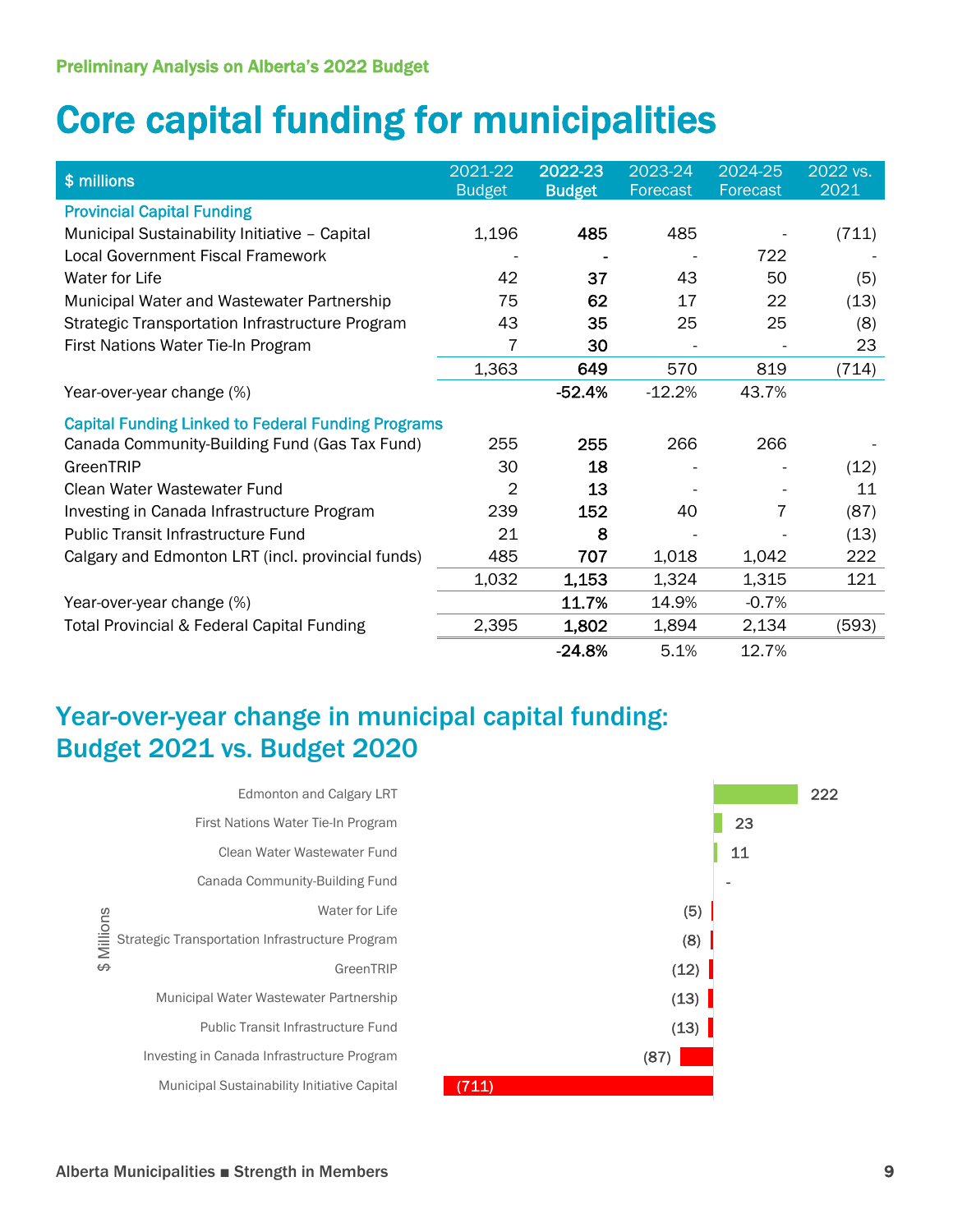Excluding changes to MSI Capital, Budget 2022 involves slight reductions in most provincial capital programs that support municipal infrastructure. In most cases, the reductions were expected based on forecasts presented in last year's budget. In some cases, the reductions were not as severe as previously forecasted because the 2022 budget includes the carry forward of unspent budget from 2021-22. This applies to the following programs:

- Water for Life was forecasted to decline to \$11 million in 2022 but is budgeted at \$37 million.
- Municipal Water Wastewater Partnership was forecasted to decline to \$35 million but is budgeted at \$62 million.
- The Investing in Canada Infrastructure Program (ICIP) was forecasted to decline to \$70 million but is budgeted at \$152 million. ICIP has been fully allocated and this budget represents the Government of Alberta's contribution to the construction of projects in 2022-23.

Some reductions are also due to fixed-term programs entering their final years, such as GreenTRIP and the Public Transit Infrastructure Fund. The First Nations Water Tie-In Program jumps to \$30 million in its final year of funding.

Overall, core capital funding for municipalities declined by 24.8 per cent, primarily driven by the previously announced reduction in MSI. While the overall reduction in funding was anticipated, the ongoing trend of reductions in municipal capital funding will impact Albertans either through increased property taxes or reduced local service delivery.

# Municipal Sustainability Initiative and the Local Government Fiscal Framework

Budget 2022 continues the province's plan to delay the start of the Local Government Fiscal Framework (LGFF) until 2024 and extend the Municipal Sustainability Initiative (MSI) in its place over the next two years. This year represents the first year of the two-year extension of MSI.

Municipalities will note a significant decrease in their 2022 MSI capital allocation, which is a result of the planned reduction in MSI Capital funding (including the Basic Municipal Transportation Grant [BMTG]) and changes to the allocation formula. In February 2021, the province announced that MSI Capital funding would average \$722 million per year between 2021 to 2023. However, a significant portion of that funding was front-loaded in 2021 (\$1.196 billion), which means the 2022 and 2023 amounts are reduced to \$485 million each year.

MSI Operating remains unchanged at \$30 million, which will be appreciated by municipalities.

| \$ millions                  | 2020-21<br><b>Budget</b> | 2021-22<br><b>Budget</b> | 2022-23<br><b>Budget</b> | 2023-24<br>Forecast | 2024-25<br>Forecast |
|------------------------------|--------------------------|--------------------------|--------------------------|---------------------|---------------------|
| <b>Capital Component</b>     |                          |                          |                          |                     |                     |
| MSI Capital (including BMTG) | 963                      | 1,196                    | 485                      | 485                 |                     |
| <b>LGFF Capital</b>          |                          |                          |                          |                     | 722                 |
| <b>Operating Component</b>   |                          |                          |                          |                     |                     |
| <b>MSI Operating</b>         | 30                       | 30                       | 30                       | 30                  |                     |
| <b>LGFF Operating</b>        |                          |                          |                          |                     | 30                  |
| Total                        | 993                      | 1,226                    | 515                      | 515                 | 752                 |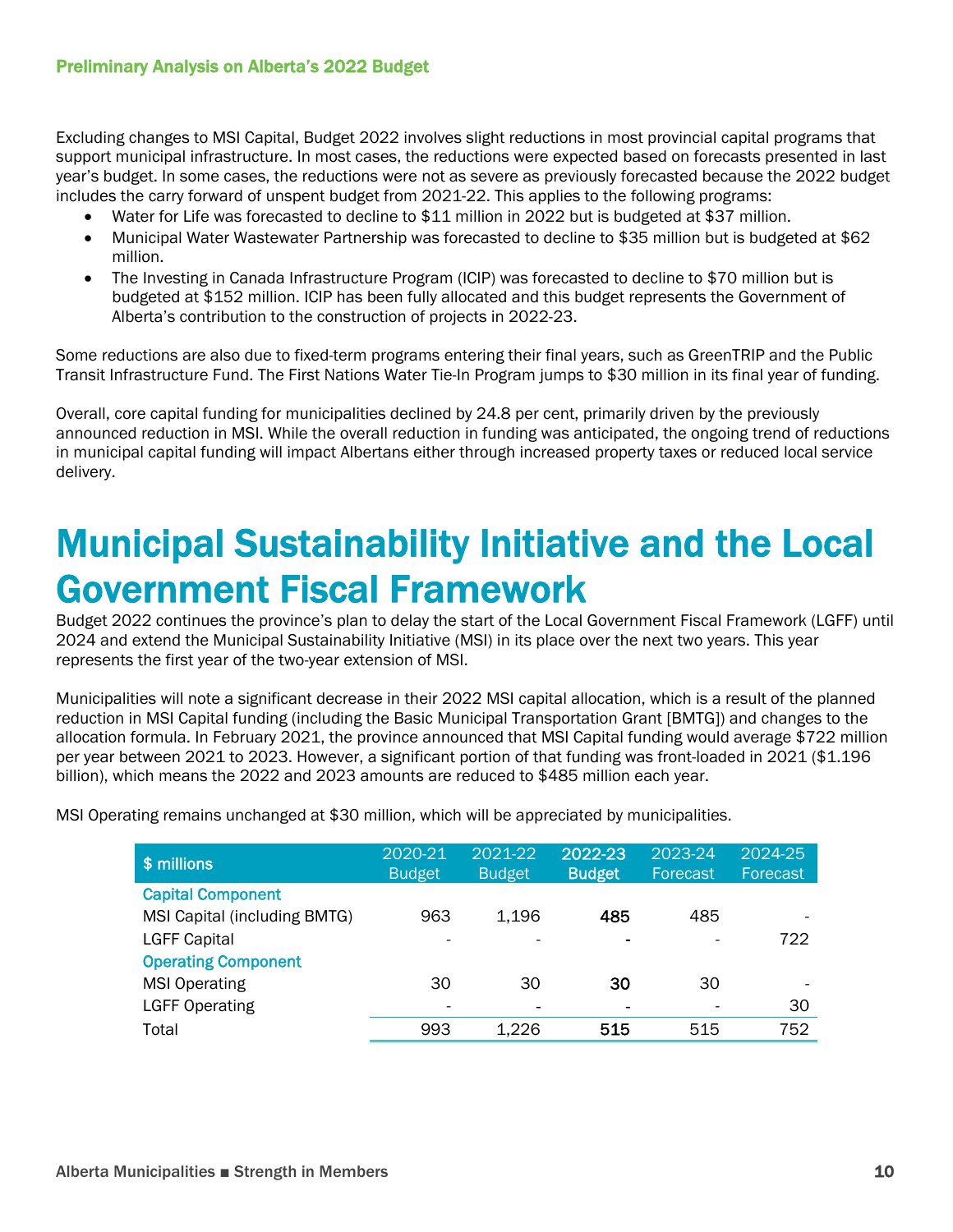#### Changes to allocation formula for MSI Capital

Due to the significant reduction in MSI Capital funding in 2022 and 2023 and the related complexities of the MSI Capital and BMTG formulas, the province changed the allocation model for 2022 and 2023. The change was announced in October 2021, whereby each municipality's 2022 and 2023 MSI Capital allocations are set at 40.6 per cent of the 2021 MSI Capital allocation. Municipal Affairs opted for this approach so that all municipalities take the same percentage reduction in funding in 2022. The allocation tables are available on the Government of Alberta's website.

#### MSI operating allocations fixed at 2021 level

For the remaining two years of MSI, Municipal Affairs also opted to fix the 2022 and 2023 MSI operating allocations to be equivalent to the 2021 allocations. This provides municipalities certainty around their 2022 and 2023 MSI operating funding amounts.

#### Local Government Fiscal Framework: improvements still needed

In Budget 2021, the Government of Alberta announced that it planned to reduce the starting amount of the Local Government Fiscal Framework (LGFF) from \$860 million down to \$722 million when it is implemented in 2024. Budget 2022 continues that plan despite concerns from Alberta Municipalities and our members. LGFF offers numerous improvements over the existing MSI and BMTG programs; however, when LGFF starts, municipalities will receive 37 per cent less funding per year compared to the annual average between 2012 and 2021.

Since LGFF is tied to changes in provincial revenue, the reduced starting amount will also mean less growth of the funding pool, similar to earning less interest after you withdraw money from your bank account. As Alberta's population continues to grow, the reductions in capital funding will force municipal leaders to either defer needed maintenance or raise taxes on property owners.



**At its start, the Local Government Fiscal Framework will deliver 37% less funding than the average of the last 10 years**

Source: Alberta's 2022-25 Fiscal Plan and Alberta Municipal Affairs' MSI Allocation Tables Note: Advances of MSI Capital in 2014 and 2018 are presented in the calendar year that funding was available to municipalities.

Alberta Municipalities remains committed to seeking improvements to LGFF including:

- Increasing the base amount, and
- Removing or reducing the 50 per cent limitation in the revenue index factor so that annual changes in LGFF will match annual changes in provincial revenue.

Alberta Municipalities plans to work with the province and municipalities this year to design the allocation formula for LGFF Capital for non-charter municipalities and start discussions on the vision for LGFF Operating.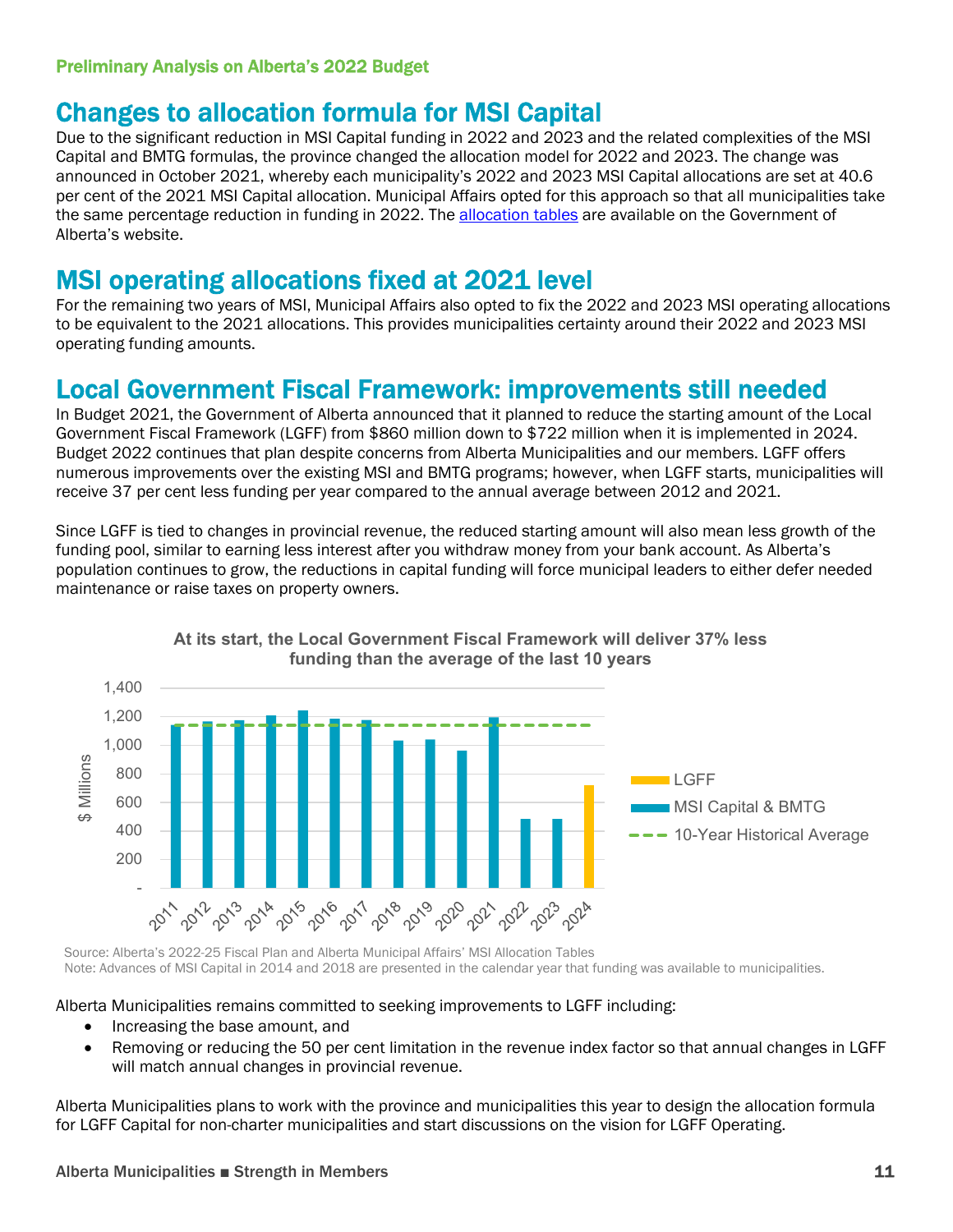# Core operating funding for municipalities

| \$ millions                                     | 2020-21<br><b>Budget</b> | 2021-22<br><b>Budget</b> | 2022-23<br><b>Budget</b> | % Change                 | <b>Note</b> |
|-------------------------------------------------|--------------------------|--------------------------|--------------------------|--------------------------|-------------|
| Alberta Community Partnership                   | 16.5                     | 25.4                     | 15.4                     | $-39.4%$                 | 1           |
| Emergency Management Preparedness Program       | 0.2                      | 0.2                      | 0.2                      |                          |             |
| <b>Family and Community Support Services</b>    | 100.0                    | 100.0                    | 100.0                    | $\overline{\phantom{a}}$ |             |
| Grants in Place of Taxes                        | 30.2                     | 30.0                     | 30.0                     | $\overline{\phantom{a}}$ | 2           |
| Municipal Policing Assistance Grant             | 59.8                     | 59.2                     | 59.2                     | $\overline{\phantom{0}}$ | З           |
| <b>Police Officer Grant</b>                     | 30.0                     | 30.0                     | 30.0                     | $\overline{\phantom{0}}$ | 3           |
| Municipal Sustainability Initiative - Operating | 30.0                     | 30.0                     | 30.0                     | $\overline{\phantom{0}}$ |             |
|                                                 | 266.7                    | 274.8                    | 264.8                    |                          |             |

#### Notes on Core Operating Funding for Municipalities

- 1. The 39 per cent reduction in Alberta Community Partnership funding represents the removal of the \$10 million in funding that was provided to municipalities in 2021 to compensate for managing the voting process related to the *Senate Election Act* and *Referendum Act* during the 2021 municipal election.
- 2. The Government of Alberta continues to only cover half the amount of property taxes that would normally be owed for provincial properties that are exempt from taxation. The 50 per cent reduction in Grants in Place of Taxes was implemented in 2020 and disproportionately impacts residents in communities with provincially owned properties who must cover the costs of services to those properties while residents of neighbouring communities face no bill.
- 3. Alberta Municipalities has been informed that the Municipal Policing Assistance Grant and Police Officer Grant will be combined into one program.

# Provincial education property tax

**Millions** 

In 2020, the Government of Alberta announced a plan to start linking changes in provincial education property taxes to changes in population plus inflation. Those plans were stalled in 2020-21 and 2021-22 as the province responded to the economic challenges of the COVID-19 pandemic and opted to freeze education property taxes at \$2.472 billion each year.

For 2022-23, the province has decided to increase education property taxes, but instead of linking to population plus inflation, the new metric involves

**Provincial education property tax**  (budgeted figures) 2,800 2,600 2,400 2,200 2,000 1,800 1,600 2011-18 **2015-16 2016-17 2018-29** 2019-20 2020-21 2023-24 2021-22 2022.23 24 22:25

matching any percentage change in Education's operating expenses. As a result, 2022 education property taxes will increase by 1.3 per cent to \$2.504 billion. This figure excludes \$15 million in credits under the Provincial Education Requisition Credit (PERC) program, which supports municipalities that are unable to collect education property tax on delinquent oil and gas properties. Alberta Municipalities appreciates that PERC has been extended for two years.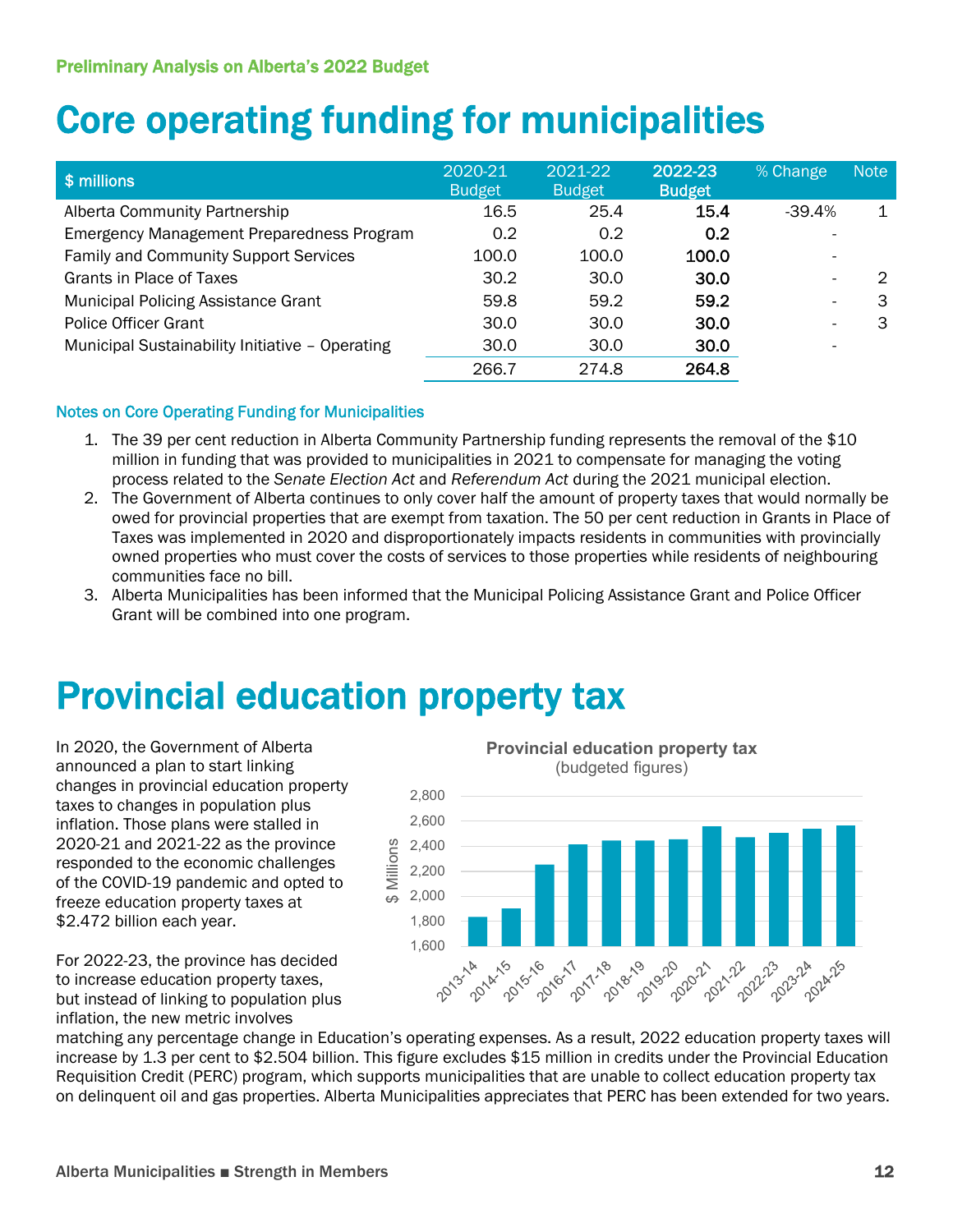| $\vert$ \$ millions                                            | 2020-21<br>Actual | 2021-22<br><b>Budget</b> | 2022-23<br><b>Budget</b> | 2023-24<br>Forecast | 2024-25<br><b>Forecast</b> |
|----------------------------------------------------------------|-------------------|--------------------------|--------------------------|---------------------|----------------------------|
| Provincial education property tax<br>Year-over-year change (%) | 2,472             | 2.472                    | 2,504<br>1.3%            | 2.541<br>1.5%       | 2,566<br>1.0%              |
|                                                                |                   | $\overline{\phantom{a}}$ |                          |                     |                            |
| K-12 education operating expense                               | 8,191             | 8.248                    | 8,390                    | 8,517               | 8,549                      |
| Year-over-year change (%)                                      |                   | 0.7%                     | 1.7%                     | 1.5%                | 0.4%                       |

Since municipal governments are responsible for collecting education property taxes on behalf of the province, any increase in education taxes presents a burden on municipal leaders. That said, Alberta Municipalities is pleased to see the province move away from previous plans, which involved significant increases to education property taxes despite holding the line on education spending.





# Notable funding to community entities

| \$ millions                                   | 2020-21<br><b>Budget</b> | 2021-22<br><b>Budget</b> | 2022-23<br><b>Budget</b> | % Change | <b>Note</b> |
|-----------------------------------------------|--------------------------|--------------------------|--------------------------|----------|-------------|
| <b>Agricultural Service Boards</b>            | 8.5                      | 8.5                      | 8.9                      | 4.8%     |             |
| Agricultural Societies and Exhibition Grants  | 11.5                     | 11.5                     | 11.5                     |          |             |
| <b>Community Facility Enhancement Program</b> | 25.0                     | 18.5                     | 38.5                     | 108.1%   | 1           |
| <b>Community Initiatives Program</b>          | 19.7                     | 37.1                     | 20.7                     | $-44.2%$ | 2           |
| Ground Search and Rescue Training Grant       | 0.2                      | 0.2                      | 0.2                      |          |             |
| Library Services - Operating                  | 37.1                     | 37.0                     | 37.0                     |          |             |
| Legal Aid                                     | 94.3                     | 94.3                     | 94.3                     |          |             |
| Regional Economic Development Alliances       | 0.5                      | 0.5                      | 0.5                      |          | З           |
|                                               | 196.8                    | 207.6                    | 211.6                    |          |             |

#### Notes on Funding for Community Entities

- 1. The increase to the Community Facility Enhancement Program is new funding to restore program funding to pre-pandemic levels.
- 2. The decrease to the Community Initiatives Program is due to the end of the one-time Stabilize Program.
- 3. Funding is maintained for Regional Economic Development Alliances (REDAs), but the Community and Regional Economic Support (CARES) program remains suspended, a decision that was made in 2020-21.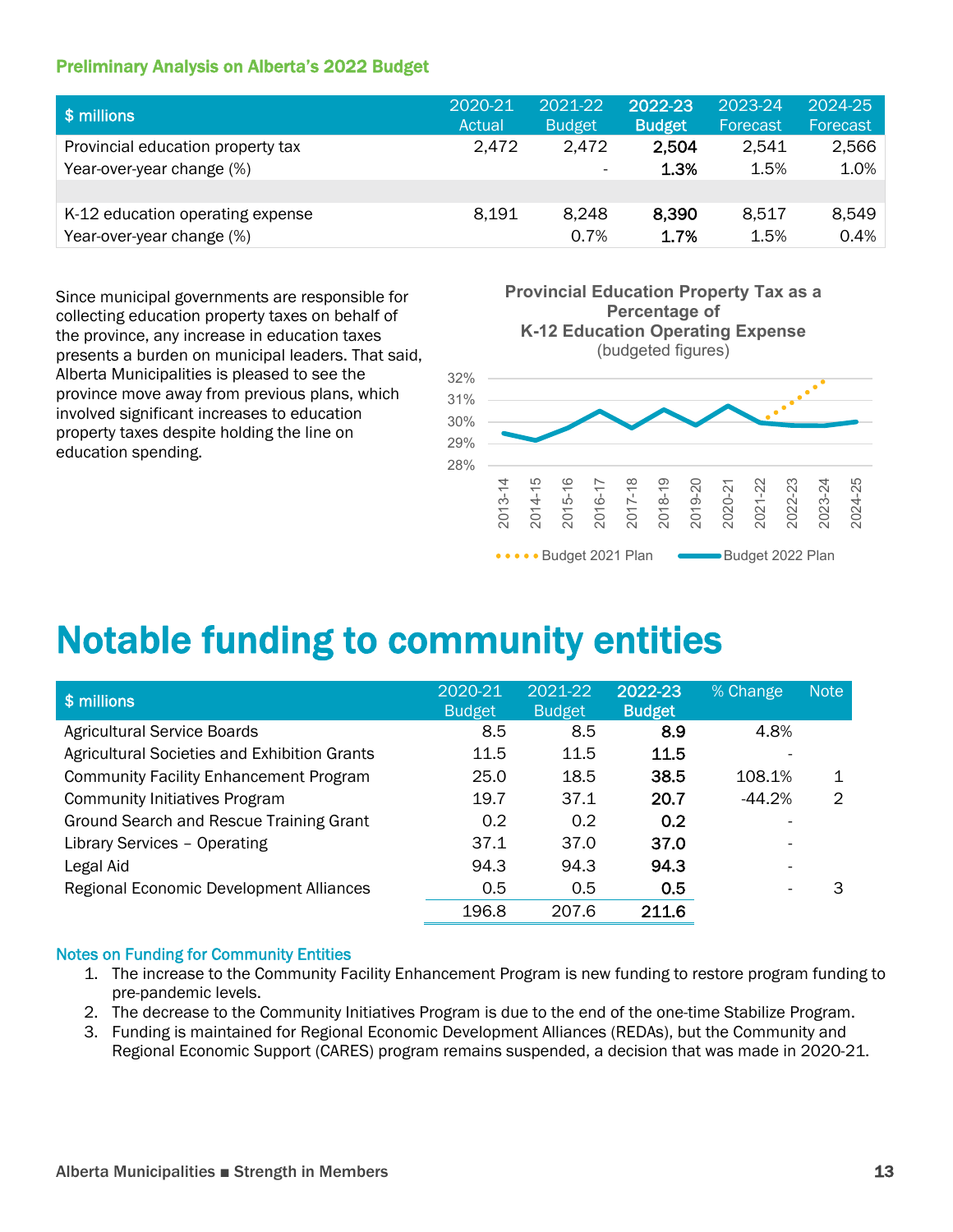# GOOD TO KNOW

# AN OVERVIEW OF ALBERTA'S 2022 FISCAL PLAN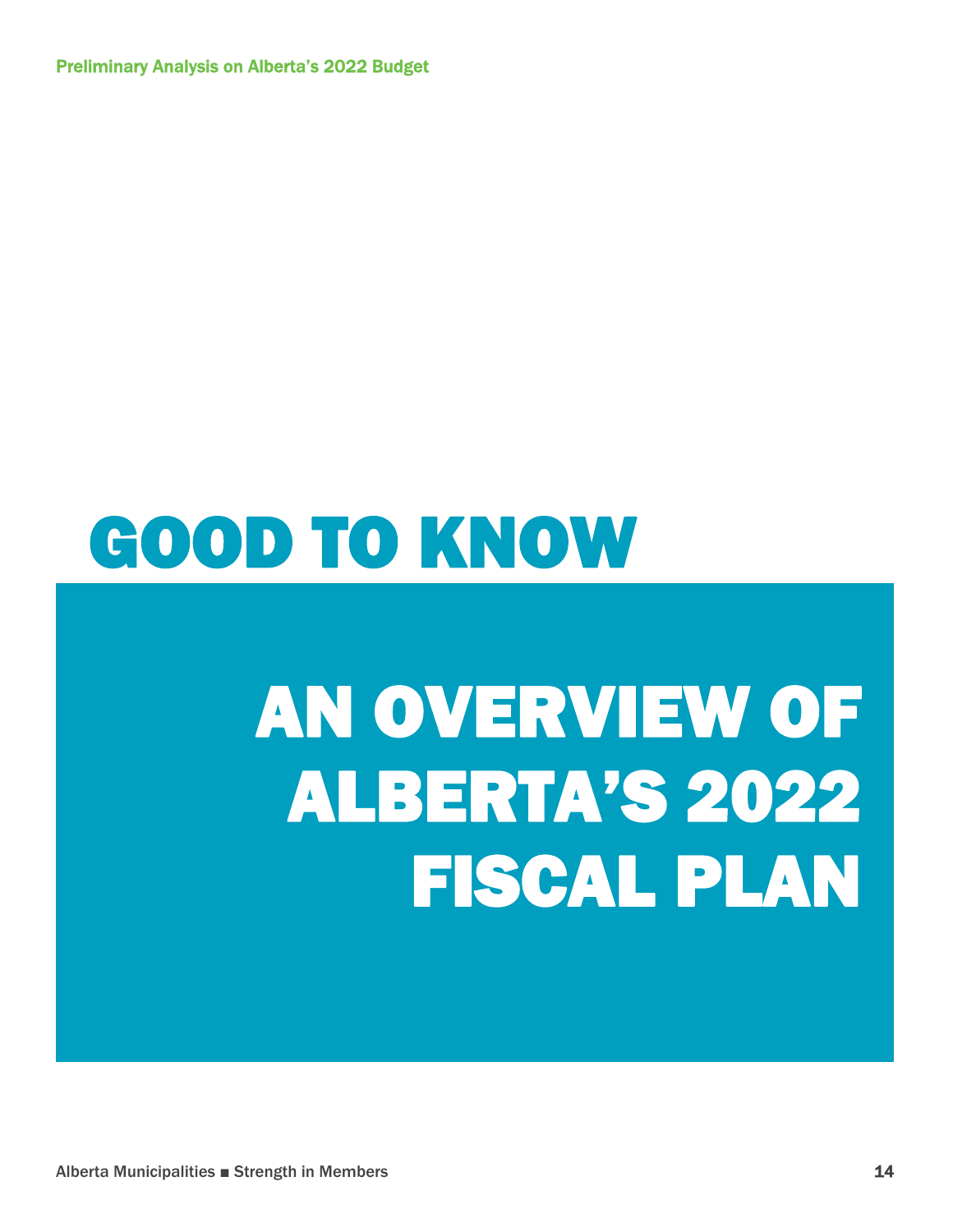# An overview of the 2022 Fiscal Plan

Rising energy prices coupled with an economy rebounding from the COVID-19 pandemic has resulted in a significant shift in the province's financial outlook. In Budget 2021, the Government of Alberta forecasted a deficit of \$11 billion for 2022-23. Through increased royalty revenue and limited change in spending, that forecasted deficit has flipped to a planned surplus of \$511 million for 2022-23.

Total revenue for 2022-23 is forecast at \$62.6 billion, an increase of 1.5 per cent compared to the estimate for 2021-22 and 45.1 per cent higher than actual revenue in 2020-21. Increased energy demands as COVID-19 restrictions are lifted and activities recommence, coupled with other supply-demand issues, have resulted in significant increases in energy prices. For 2022-23, total resource revenue is budgeted at \$13.8 billion, a 385 per cent increase over the 2021-22 budget and 5 per cent increase over the estimate for the year. Strong growth is also expected in income taxes, with economic recovery and the return of employment to pre-COVID levels driving increases in both personal and corporate tax revenue.

Expenditures are expected to fall to \$62.1 billion in 2022-23 compared to estimated expenditures of \$64.9 billion in 2021-22. The province attributes part of that decline to decreased need for supports related to the COVID-19 pandemic.

#### *Statement of operations*

| \$ millions                  | 2020-21<br>Actual | 2021-22<br><b>Estimate</b> | 2022-23<br><b>Budget</b> | 2023-24<br>Forecast | 2024-25<br>Forecast |
|------------------------------|-------------------|----------------------------|--------------------------|---------------------|---------------------|
| <b>Revenue</b>               |                   |                            |                          |                     |                     |
| Personal income tax          | 11,257            | 13,261                     | 13,382                   | 14,442              | 15,455              |
| Corporate income tax         | 3,037             | 3,343                      | 4,040                    | 4,517               | 4,896               |
| Other tax revenue            | 5,285             | 5,456                      | 5,612                    | 5,778               | 5,913               |
| Resource revenue             | 3,091             | 13,237                     | 13,840                   | 12,328              | 10,916              |
| Investment income            | 2,643             | 4,660                      | 3,173                    | 3,492               | 3,699               |
| Premiums, fees, and licenses | 4,021             | 4,304                      | 4,490                    | 4,606               | 4,736               |
| Other own-source revenues    | 3,272             | 6,125                      | 6,016                    | 6,330               | 6,341               |
| <b>Federal transfers</b>     | 10,532            | 11,306                     | 12,054                   | 11,641              | 11,895              |
| <b>Total revenue</b>         | 43,137            | 61,692                     | 62,607                   | 63,134              | 63,852              |
| <b>Expense by Function</b>   |                   |                            |                          |                     |                     |
| Health                       | 23,984            | 25,010                     | 24,421                   | 24,358              | 24,914              |
| Basic/Advanced education     | 14,134            | 15,088                     | 15,360                   | 15,375              | 15,508              |
| Social services              | 5,919             | 6,219                      | 6,961                    | 7,163               | 7,448               |
| Other program expenses       | 13,858            | 16,544                     | 12,689                   | 12,820              | 12,722              |
| Total program expense        | 57,895            | 62,861                     | 59,723                   | 59,747              | 60,623              |
| Debt servicing costs         | 2,486             | 2,401                      | 2,662                    | 2,754               | 2,837               |
| Pension provisions           | (282)             | (363)                      | (289)                    | (299)               | (309)               |
| Total expense                | 60,099            | 64,899                     | 62,096                   | 62,202              | 63,151              |
| Surplus / (Deficit)          | (16, 962)         | (3,207)                    | 511                      | 932                 | 701                 |

Source: Alberta's 2022-25 Fiscal Plan, page 216.

Note: During our analysis, Alberta Municipalities noted that the sum of expense figures in 2022, 2023 and 2024 do not equal the total for program expenses. These figures are sourced directly from the Government of Alberta's Fiscal Plan and as such, Alberta Municipalities has chosen to duplicate the figures as presented in the government's documents. The errors amount to \$292 million in 2023 and \$31 million in 2023 and 2024.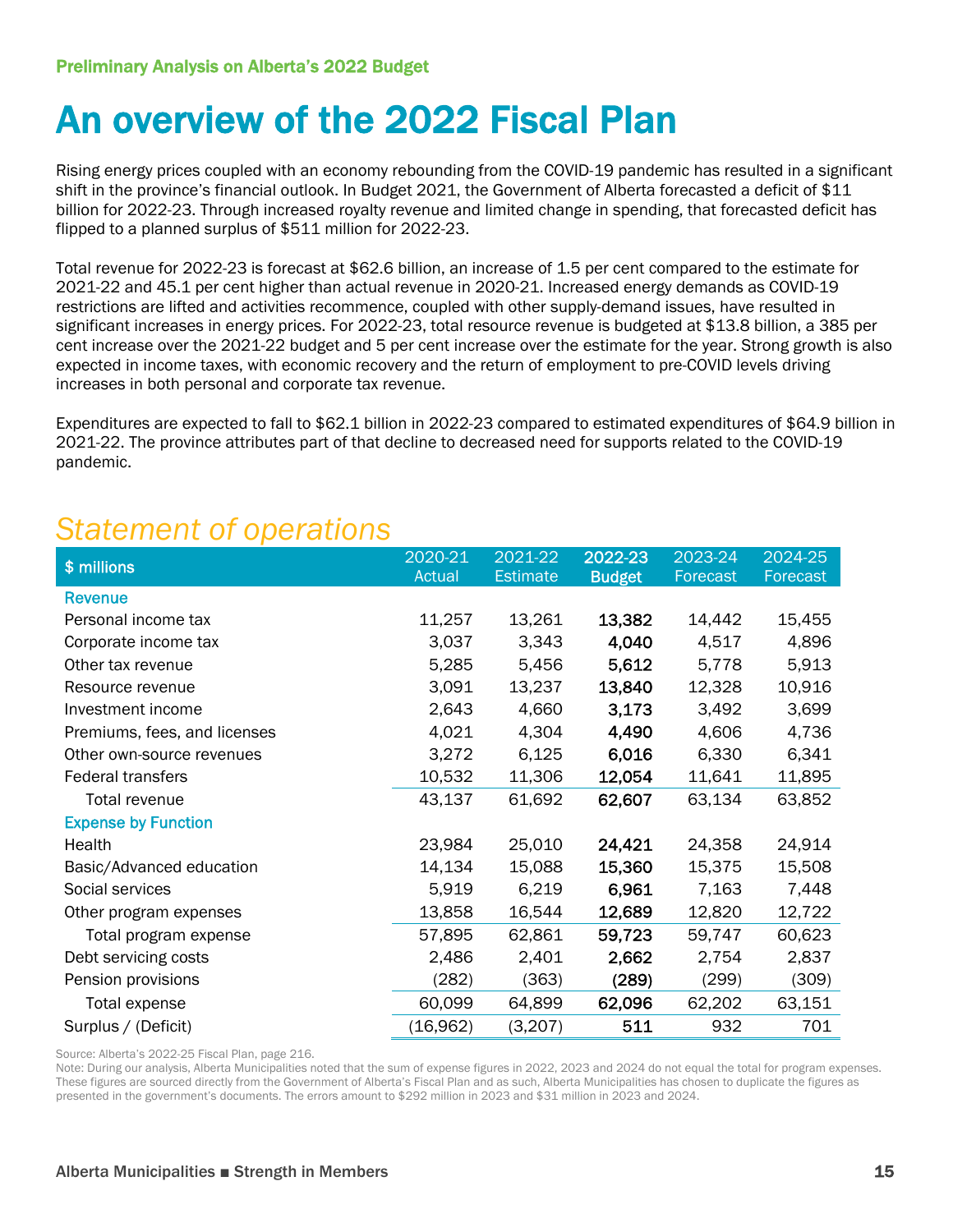

Year-over-year increase in provincial revenue is primarily driven by

Source: Alberta's 2022-25 Fiscal Plan, Schedule 4: Statement of Operations, page 204.

#### *Taxpayer supported debt*

The change in overall debt balances is consistent with annual surplus/deficit figures, as debt funding is used to support activities during years with operational deficits in addition to financing spending. With an operational surplus forecast for 2022-23, no new borrowings are planned for the year. Some debt maturing in 2022-23 will be paid off, resulting in a planned \$2.8 billion reduction in outstanding debt by the end of fiscal 2022-23.



Source: Calculations using figures from Alberta's 2022-25 Fiscal Plan, Schedule 26, page 216.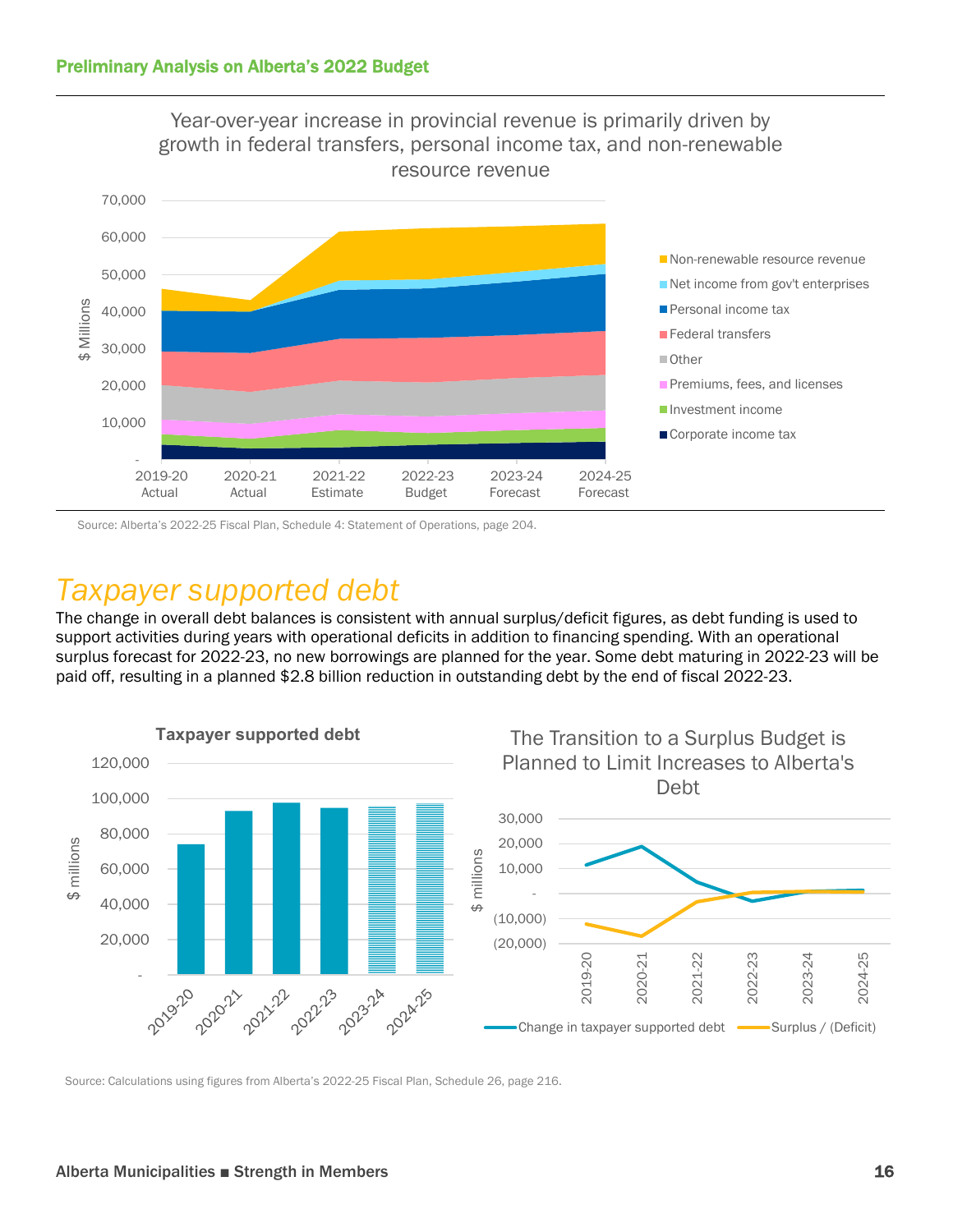#### *Budget 2022 – Capital Plan by category*



Source: Alberta's 2022-25 Fiscal Plan, page 155.

#### *Key energy and economic assumptions*

| \$ millions                               | 2021-22<br><b>Estimate</b> | 2022-23<br><b>Forecast</b> | 2023-24<br>Forecast, | 2024-25<br>Forecast |
|-------------------------------------------|----------------------------|----------------------------|----------------------|---------------------|
| <b>Crude Oil Prices</b>                   |                            |                            |                      |                     |
| WTI (US\$/bbl)                            | 74.00                      | 70.00                      | 69.00                | 66.50               |
| Light-Heavy Differential (US\$/bbl)       | 13.60                      | 14.30                      | 14.40                | 14.70               |
| WCS @ Hardisty (Cdn\$/bbl)                | 75.90                      | 70.30                      | 68.50                | 64.80               |
| <b>Natural Gas Price</b>                  |                            |                            |                      |                     |
| Alberta Reference Price (Cdn\$/GJ)        | 3.40                       | 3.20                       | 2.70                 | 2.60                |
| Production                                |                            |                            |                      |                     |
| Conventional Crude Oil (000s barrels/day) | 440                        | 441                        | 444                  | 448                 |
| Raw Bitumen (000s barrels/day)            | 3,220                      | 3,296                      | 3.316                | 3,368               |
| <b>Interest Rates</b>                     |                            |                            |                      |                     |
| 10-year Canada Bonds (%)                  | 1.50                       | 1.80                       | 2.30                 | 2.70                |
| Exchange Rate (US¢/Cdn\$)                 | 79.8                       | 79.0                       | 79.5                 | 80.1                |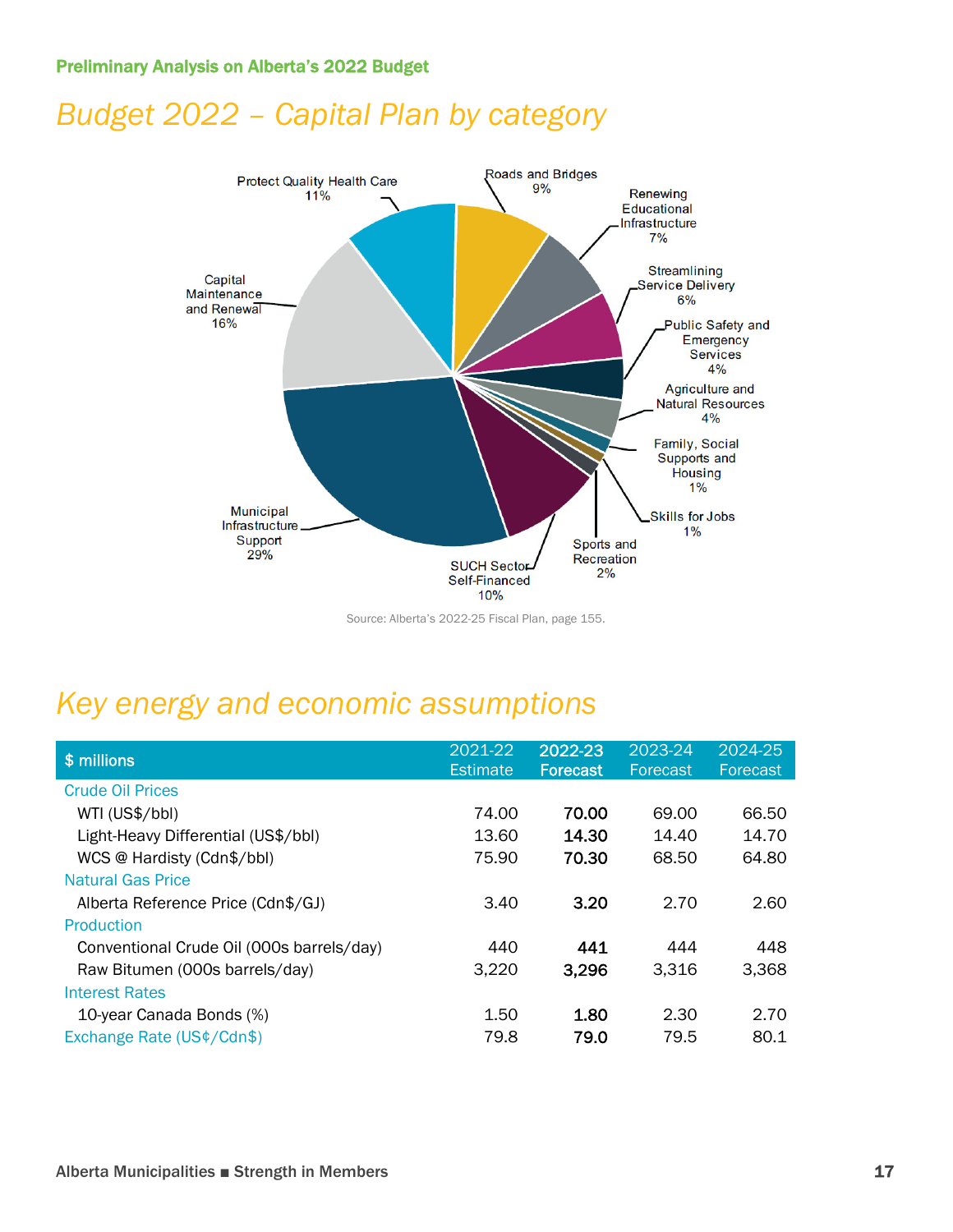# Ministry highlights

#### *Advanced Education*

Budget 2022 will invest \$1.8 billion in operational funding for post-secondary institutions through the Operating and Program Support Grant. Furthermore, the ministry will invest \$235 million in funding over three years to target programs that address labour market needs and enrolment pressures. The provincial government will also allocate \$168 million in student aid and \$980 million through student loans. In 2022, Advanced Education will continue implementing *Alberta 2030: Building Skills for Jobs*, released in 2021. This initiative targets enrolment into technology, veterinary medicine, agriculture, financial services, and aviation. Alberta Municipalities has heard from our members that many small communities are seeing a shortage of veterinarians. We are pleased to see that Budget 2022 provides investments to address this, including \$9.9 million to expand the University of Calgary's Veterinary Medicine degree programs. The expansion will benefit many small communities that are home to agribusinesses.

## *Agriculture, Forestry and Rural Economic Development*

The Ministry's budget will stay at \$860 million in 2022-23. This fiscal year, over \$55 million is allocated to support the Mountain Pine Beetle Program. Budget 2022 provides \$37 million to the Results-Driven Agriculture Research to support the productivity and sustainability of Alberta's agriculture industry, and \$43.2 million for irrigation habitation and expansion. Budget 2022 includes a \$33 million reduction in rural programming and agricultural societies, from \$56 million in 2021 to \$23 million. Alberta Municipalities will be monitoring this to see how the reduction impacts municipalities.

#### *Children's Services*

The Canada-Alberta Early Learning and Child Care agreement will help lower childcare fees for Alberta's parents by an average of 50 per cent, with a targeted average of \$10 per day for children aged 0 to 5 by 2026. In 2022-23, \$879 million will be used to provide subsides to parents with children enrolled in licensed childcare programs and to create 10,000 new licensed childcare spaces in the not-for-profit sector.

While the total operating budget for Children's Services will increase from \$1.71 billion in 2021-22 to \$1.72 billion in 2022-23 (0.6 per cent increase), reflecting the federal investment in childcare, other key programs will see slightly reduced funding. Funding for the Alberta Child and Family Benefit will decrease from \$345 million in 2021- 22 to \$335 million in 2022-23 (2.9 per cent decrease) and funding for early child and youth intervention services will decrease from \$128 million in 2021-22 to \$124 million in 2022-23 (3.1 per cent decrease).

#### *Community and Social Services*

Budget 2022 provides a slight increase to the total operating budget for Community and Social Services from \$3.89 billion in 2021-22 to \$3.92 billion in 2022-23 (0.8 per cent increase). This funding includes:

- \$13.8 million to Alberta's 16 sexual assault centres (6.1 per cent increase compared to 2021-22); and
- \$1.5 million to Family Resource Centres (25 per cent reduction compared to 2021-22).

Family and Community Support Services (FCSS) funding is maintained at \$100 million and funding for homeless and outreach support services is maintained at \$193 million. Assured Income for the Severely Handicapped (AISH) funding will increase slightly from \$1.36 billion in 2021-20 to \$1.37 billion in 2022-23 (0.7 per cent increase). However, Employment and Income Support funding will fall from the \$852 million budgeted in 2021-22 to \$813 million in 2022-23 (4.6 per cent decrease).

It should be noted that while \$3.89 billion was the budgeted amount for Community and Social Services last year, the budget forecast came in at \$3.78 billion, or \$109 million under budget. This likely reflect federal transfers related to income support during the pandemic.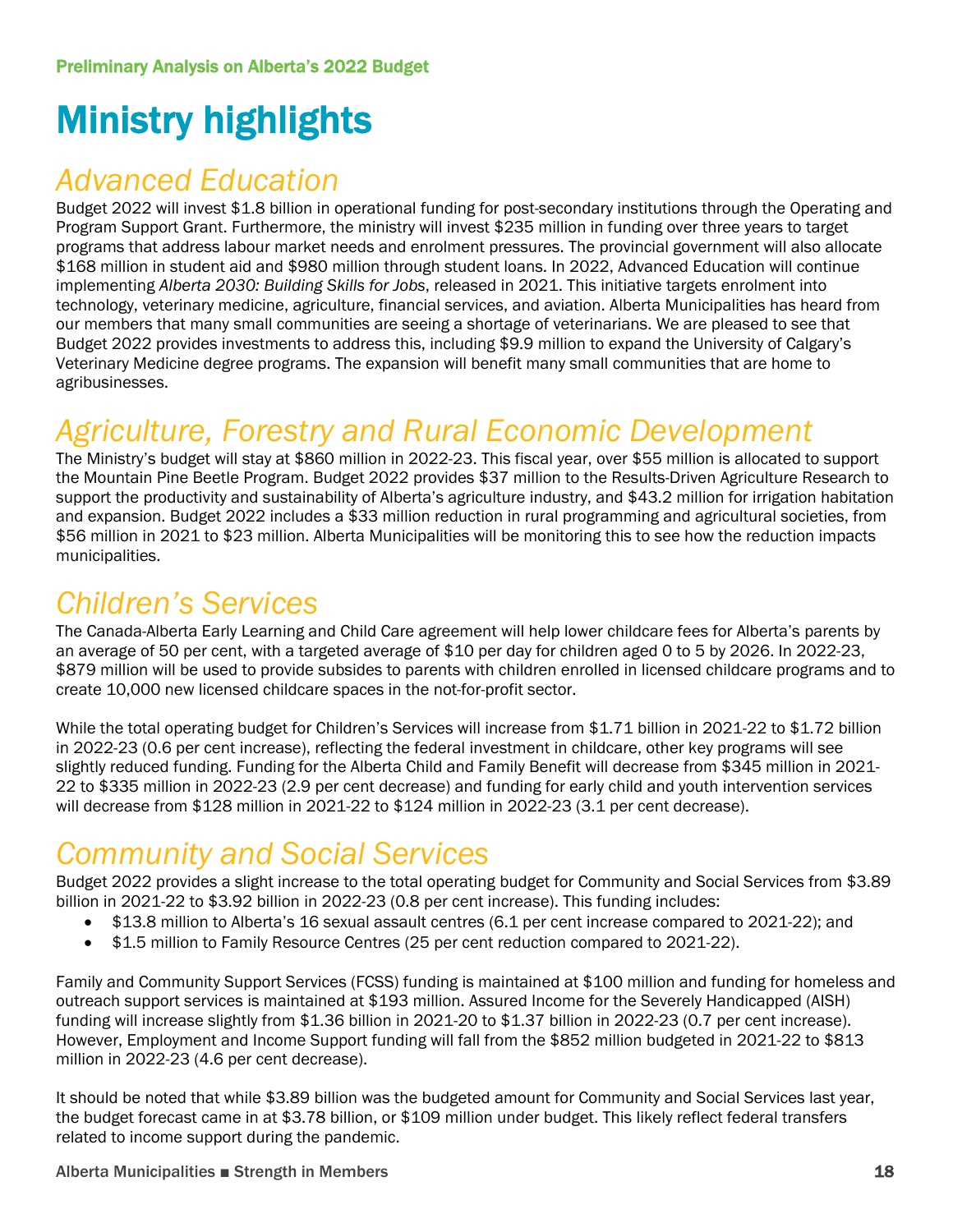#### *Culture and Status of Women*

The 2022 capital plan includes \$97 million for new sport, recreation, cultural, and community facilities. The Community Facility Enhancement Program (CFEP) will receive a \$20 million increase from \$18.5 million in 2021-22 to \$38.5 million in 2022-23 (108 per cent increase). The Alberta Foundation for the Arts will receive \$25.6 million in 2022-23, which matches last year's budget.

Due to pandemic related closures, lottery revenues and association funding decreased significantly, which will impact charities throughout Alberta.

While funding for Status of Women programs and services will fall from \$4.14 million in 2021-22 to \$3.98 million in 2022-23, the overall operating budget for the ministry will increase from \$243 million in 2021-22 to \$272 million in 2022-23 (16 per cent increase).

#### *Education*

More than \$700 million in new funding over the next three years will be allocated to Kindergarten to Grade 12 (K-12) education to increase resources and supports, including:

- \$191 million for curriculum updates across all subject areas for kindergarten to Grade 12;
- \$3 million to expand financial literacy programming for junior and senior high school students;
- Targeted funding of \$30 million in 2022-23 and \$40 million in each of the following two years to support students experiencing academic challenges, such as learning delays and mental health challenges due to the pandemic; and
- \$59 million will be invested in 2022-23 into teacher development and student resources.

Total operating expenses for K-12 education will be \$8.4 billion to \$8.5 billion annually over the next three years.

The Capital Plan provides funding of \$1.5 billion for school projects, including 15 projects for the construction of new schools, modernizations, and design work to support school building priorities. Projects will be situated to address enrolment growth in communities that continue to see population growth, preserve and modernize existing facilities, and consolidate underutilized space. The expected outcome of this approach is reduced maintenance costs in those communities' experiencing enrolment or population decline.

The budget includes \$209 million over three years for Capital Maintenance and Renewal (CMR) projects to ensure safe and healthy schools. Funding CMR extends the useful life of infrastructure so that existing schools remain functional for longer.

The budget also includes \$46.5 million in capital funding over three years to expand charter schools and the collegiate model.

#### *Energy*

This Ministry is responsible for enabling responsible energy and mineral resource development, the Alberta Energy Regulator, the Alberta Utilities Commission, the Alberta Petroleum Marketing Commission and the Canadian Energy Centre.

Budget 2022 allocates \$78 million for orphan well and decommissioning large facilities (funded through industry levies); \$10 million over two years for the Clean Hydrogen Centre of Excellence to support hydrogen innovation and technology; and \$272 million in funding for the Alberta Petrochemical Incentive Program (APIP). Subject to federal approval, Budget 2022 reprofiles \$325 million in Site Rehabilitation Program funding from fiscal years 2021-23 to 2023-24. The consolidated operating budget estimate for 2022-23 is \$958 million.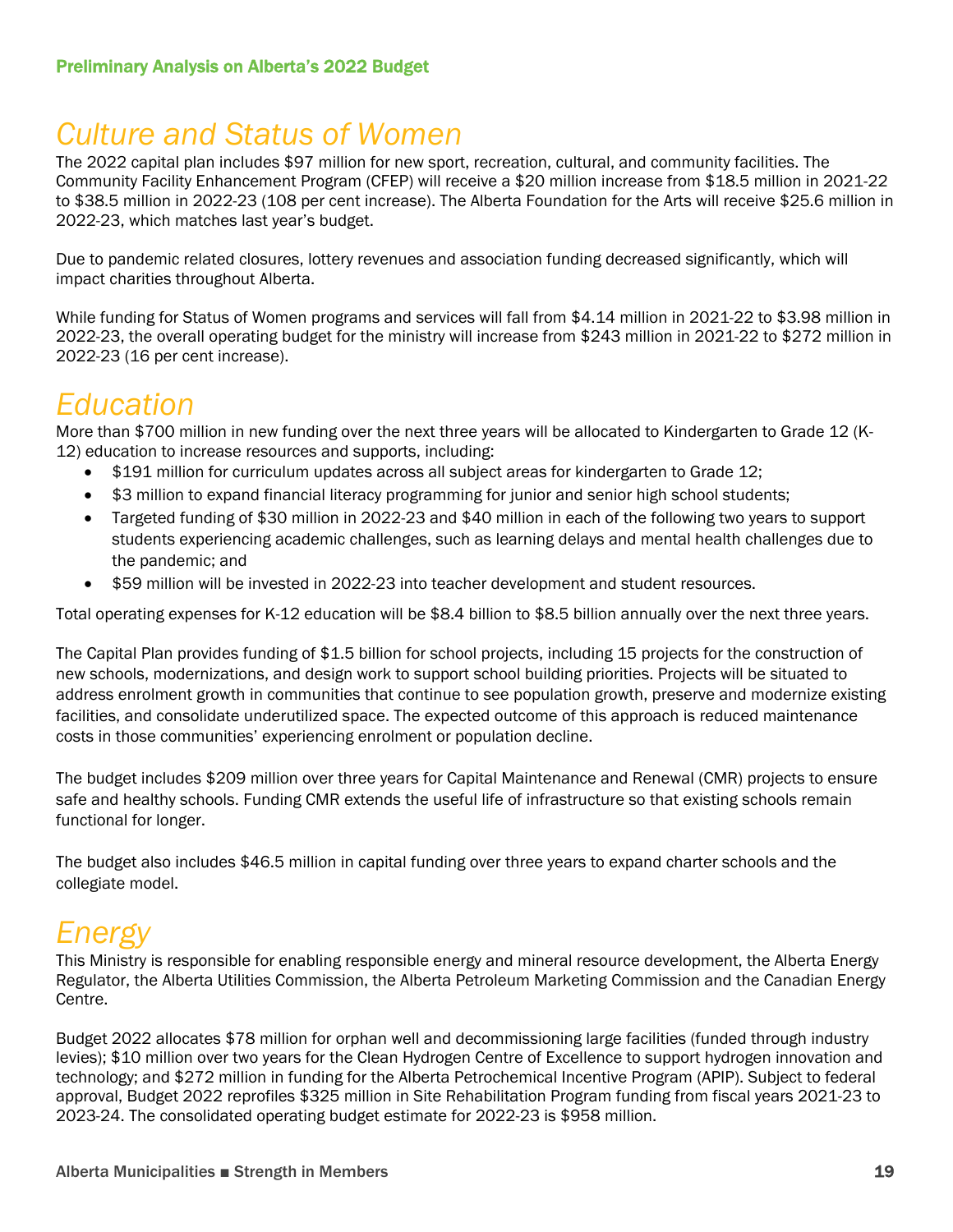## *Environment and Parks*

Environment and Park's operating expense is \$534 million. Budget 2022 includes \$19 million over the next three years for continued work on the Digital Regulatory Assurance System, which will create a single, consolidated digital system for regulatory applications, approvals, and long-term environmental monitoring. The Ministry continues to work on caribou recovery planning through holistic sub-regional planning processes to ensure a practical and balanced approach that supports a sustainable economy. Budget 2022 allocates \$15.7 million for caribou recovery planning and actions, as well as \$9.8 million for land-use planning and stewardship tools.

The Ministry will continue to improve recreational access through the *Alberta Trails Act* and the Crown Land Vision. Budget 2022 allocates \$75 million to address increased activities on Crown Lands and provincial parks. The provincial government plans to increase the park reservation fee from \$5 to \$10.

Alberta Municipalities asked the provincial government to provide bridge funding for household hazardous waste disposal. Budget 2022 did not include new funding for the Household Hazardous Waste program; however, Environment and Parks will maintain the existing funding until 2023.

The Ministry's 2022 business plan continues to focus on supporting Alberta's Clean Air Strategy, Water for Life Strategy, waste management, and recycling programs. The Ministry is also committed to supporting Alberta's Natural Gas Vision and Strategy (led by Energy) released in 2021. The strategy focuses on turning Alberta into a centre of excellence for plastics recycling in Western North America. The first step to building a plastics circular economy in Alberta is introducing Extended Producer Responsibility (EPR) programs for plastics. Although EPR is not specifically noted in the 2022 budget, the provincial government is committed to bringing in EPR regulations by spring 2022. We expect more details will come forward in the next few months.

#### Brownfields and Contaminated Sites

Alberta's Auditor General recommended that Environment and Parks develop clear guidelines to determine who is responsible for brownfield and contaminated sites cleanup. The Ministry accepted the Auditor General's recommendation in the Fiscal Plan 2022. The Ministry intends to continue to pursue responsible parties that have current ownership, and for sites that do not have a clearly responsible party, the Ministry will develop guidance founded on the polluter pays principle.

#### Climate Change

Budget 2022 includes \$698 million over three years for Technology Innovation and Emissions Reduction (TIER) funding. The TIER funding will invest in Emissions Reduction Alberta, Alberta Innovates, and the Municipal Climate Change Action Centre (MCCAC). MCCAC is a unique partnership between municipalities and the Government of Alberta. More details will be coming forward soon on how this new funding can benefit municipalities through various MCCAC programs.

#### *Health*

Building health system capacity is one of the three primary objectives of Budget 2022. Budget 2022 includes a significant investment in healthcare to expand system capacity and prepare for potential future waves of COVID-19. Over the next three years, Alberta will invest \$100 million per year to provide additional healthcare capacity on a permanent basis, including adding new intensive care unit beds and training new acute care staff. The objective of this investment is to make more hospital beds available when Albertans need them, and to reduce surgery wait times.

Funding for community care, continuing care, and home care programs is increased by 6.3 per cent to a total of nearly \$3.7 billion. This funding will support more Albertans to receive care and support in their home communities, as well as to build 1,515 new continuing care beds.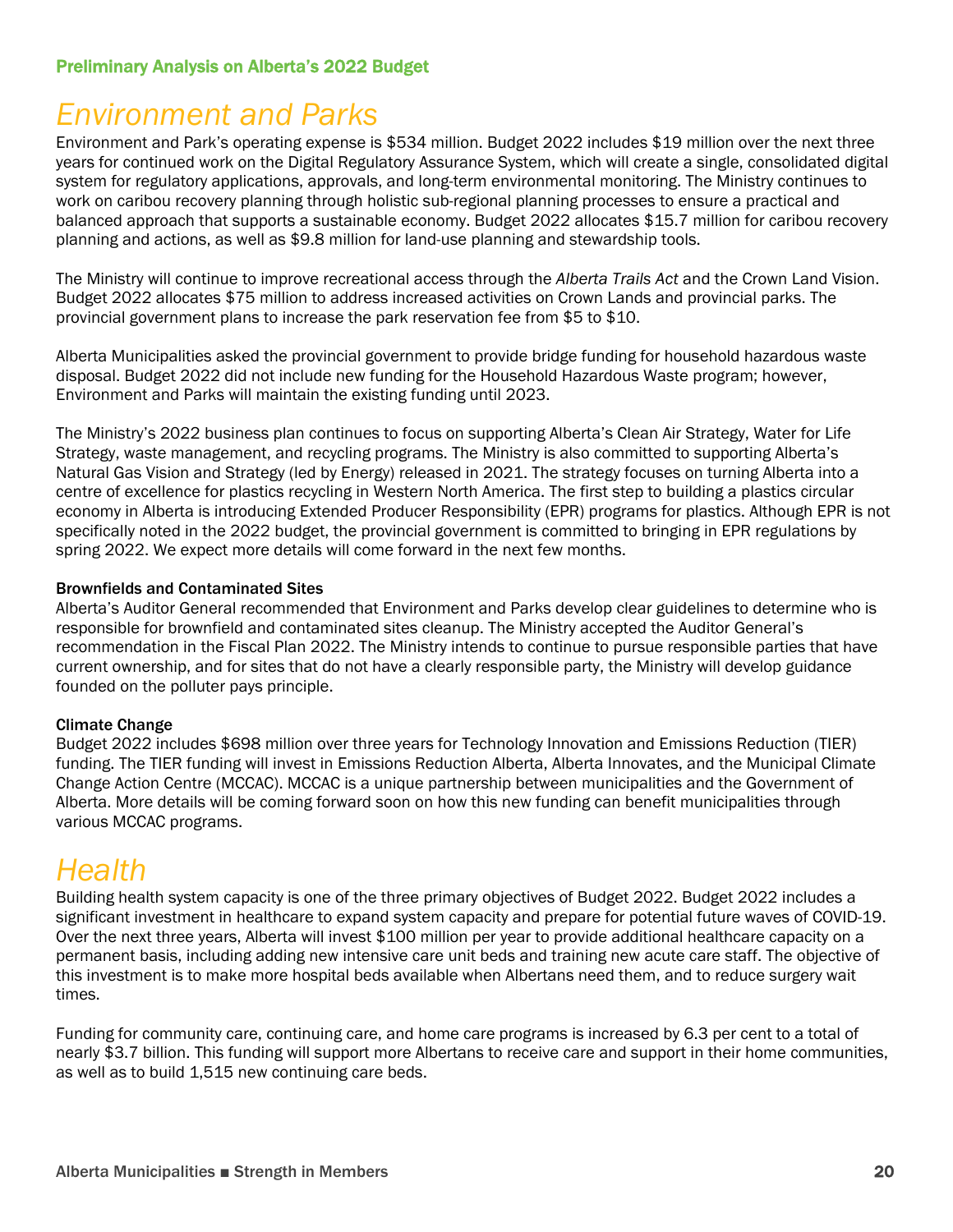Budget 2022 also includes funding of \$2 billion for drugs and supplemental benefits, an increase of \$110 million, or 5.7 per cent from 2021-22. Programs for seniors make up the largest component of this funding, with \$674 million budgeted in 2022-23.

\$133 million over three years is allocated for the Alberta Surgical Initiative Capital Program, which aims to increase surgical capacity so that all patients receive required surgeries within clinically recommended timelines.

Overall health operating expenses are budgeted at \$22 billion for 2022-23, an increase of 2.4 per cent, or \$515 million, from 2021-22 (excluding costs relating to COVID-19). The Ministry of Health's total operating expense budget will grow by a total of \$1.8 billion by 2024-25.

Alberta Health Services' (AHS) operating budget will increase to \$15.1 billion in 2022-23, an increase of \$476 million or 3.3 per cent compared to the 2021-22 forecast (excluding COVID-19 costs). Budget 2022 also provides additional funding of \$64 million for emergency medical services, to help strengthen emergency response capacity.

As a result of the AHS review that took place in 2019-20, AHS and Alberta Precision Laboratories have reached an agreement for DynaLIFE Medical Labs to deliver community laboratory services across the province, beginning July 1, 2022. The government plans to re-invest any savings realized through the DynaLIFE contract into AHS' core frontline healthcare services.

Budget 2022 includes a \$750 million COVID-19 contingency, which is intended to give the government flexibility to manage the pandemic as it continues to evolve by making funding available to cover any new or uncertain costs emerging from a changing public health situation. Some of this funding will be used to address the surgical backlog caused by the pandemic.

In terms of capital spending related to health, Budget 2022 includes funding for facilities in Calgary and Edmonton, the Red Deer Regional Hospital, and revitalization projects for rural health facilities. This includes \$46 million over three years towards a \$79-million total project cost to integrate ambulatory care, primary care, maternal health care, and diagnostic services at the La Crete Maternity and Community Health Centre.

\$36 million has been budgeted for the Recovery Communities Stream 2 project to create a new addictions treatment facility with 75 spaces on the Blood Tribe Reserve and to double the capacity at the Gunn site by adding 50 spaces.

While Alberta Municipalities is encouraged to see funding allocated to rural and Indigenous healthcare facilities, additional funding is needed in this area to address aging infrastructure and to further incentivize physicians and other healthcare providers to practice in rural areas.

#### *Indigenous Relations*

Indigenous Relations continues to facilitate cross-government collaboration with other provincial Ministries, municipalities, water commissions, and industry to respond to federal Indigenous initiatives, such as access to safe and clean drinking water; the Investing in Canada Infrastructure Program; disaster response and recovery, including the COVID-19 pandemic; pathfinding opportunities; and advocating for key services.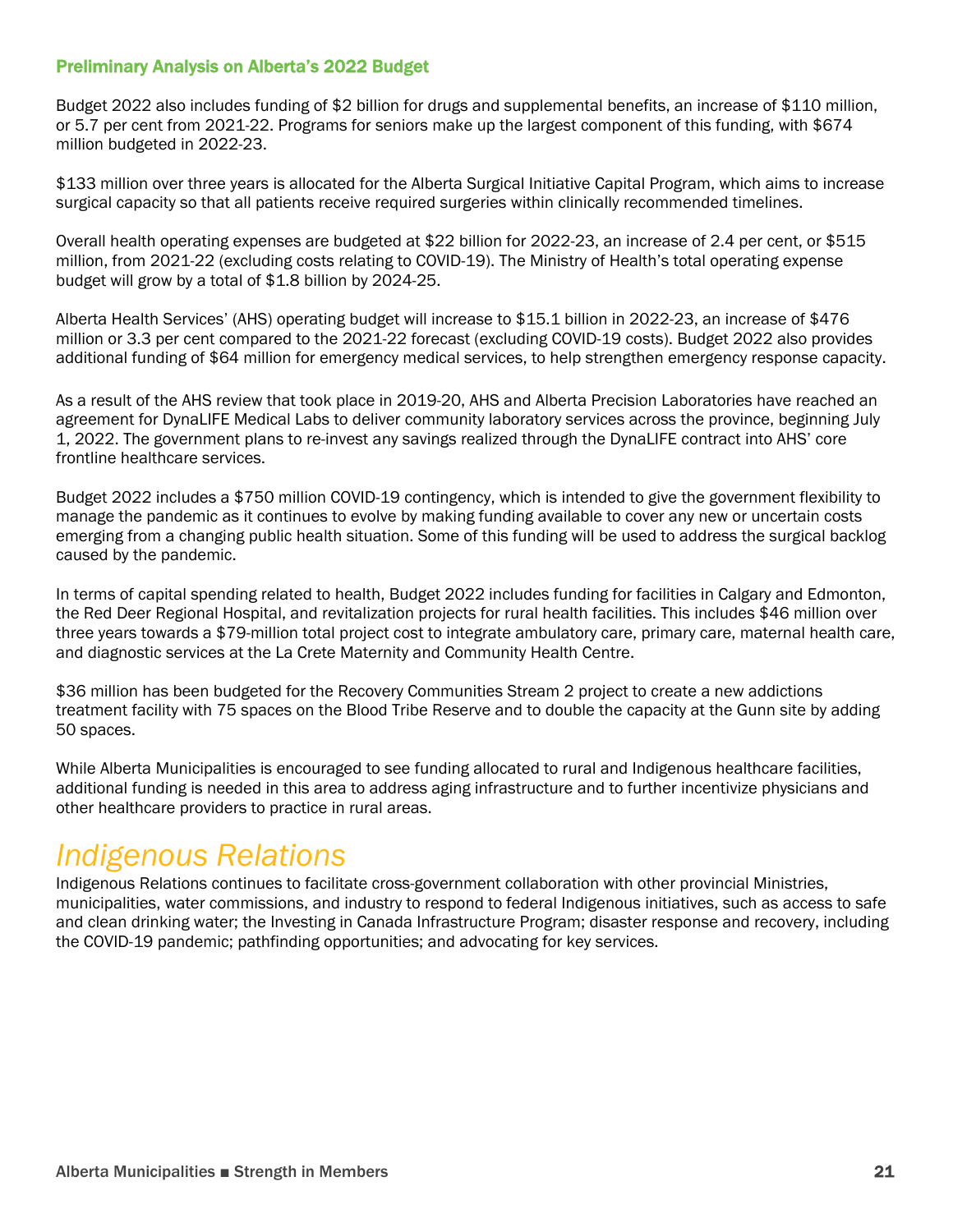#### *Infrastructure*

The Ministry business plan referenced the recently passed *Infrastructure Accountability Act* which is intended to provide clarity on how government invests in planning, constructing, renewing, and maintaining public infrastructure. Alberta Municipalities submitted input into the development of this legislation. One of our requests to government was the inclusion of municipal perspectives in the prioritization of projects. While this request was not included in the final legislation, we were encouraged by the language in the accompanying 20-year Capital Plan that refers to partnering with municipalities to deliver infrastructure projects.

Infrastructure is also establishing the Alternative Capital Financing Partnerships Office (ACFPO), which will serve as the central authority within the Government of Alberta for public-private partnerships (P3s) and other innovative infrastructure partnerships. The ACFPO will focus on the oversight of centralized work of P3s, provide expertise required to engage in strategic partnership opportunities, and explore alternative revenue generation options. We have been told that the creation of this office will not impact municipal procurement or financing.

#### *Jobs, Economy, and Innovation*

The Ministry's operating expense estimate for 2022-23 is \$698 million. Consistent with a resolution passed at Alberta Municipalities' 2020 Convention, Budget 2022 includes increased support for the Alberta Film and Television Tax Credit (\$81 million over three years). It also includes the Innovation Employment Grant and support for downtown revitalization efforts in Edmonton and Calgary.

The Ministry will continue to implement Alberta's Investment and Growth Strategy including a focus on attracting investment in key industry sectors. Amongst other programs, funding for investment attraction is provided through the Alberta Technology and Innovation Strategy (\$67.5 million over three years), the Investment and Growth Fund (\$45 million over three years), and support for the Alberta Technology and Innovation Strategy (\$73 million over three years).

#### *Justice and Solicitor General*

The 2022 budget for Justice and Solicitor General includes:

- \$10 million for the Rural Alberta Provincial Integrated Defense (RAPID) Response, which expands the authorities of peace officers to respond to calls and assist police services in emergency situations (no change from 2021-22).
- \$49.1 million will be dedicated to deal with and investigate child pornography, gang violence, drug trafficking, stalking, human trafficking and domestic violence primarily through the Alberta Law Enforcement Response Teams (12per cent increase compared to 2021-22).
- \$5 million to expand Drug Treatment Court capacity.

To help address criminal court delays, the Ministry has developed a staged strategy for the hiring of 50 new prosecutors between 2020-21 to 2022-23. To date, 40 new prosecutors have been hired and 20 articling students have been accepted.

A new service delivery model for victims of crime is being established, with the current financial benefits program to be replaced with a new victim assistance program. The Ministry budget shows \$63 million available annually from the Victims of Crime and Public Safety Fund over the next three years; however, it is unclear what amount will be used for the new victim assistance program now that the use of this fund has been expanded beyond solely serving victims of crime.

The budget for Public Safety increased from \$571 million in 2021-22 to \$597 million in 2022-23, which likely reflects the increase in RCMP salaries negotiated through the collective bargaining process. However, the budget does not appear to reflect the approximately \$80 million that would be owed as retroactive pay under the Provincial Police Service Agreement. Alberta Municipalities and Justice and Solicitor General, along with other provinces,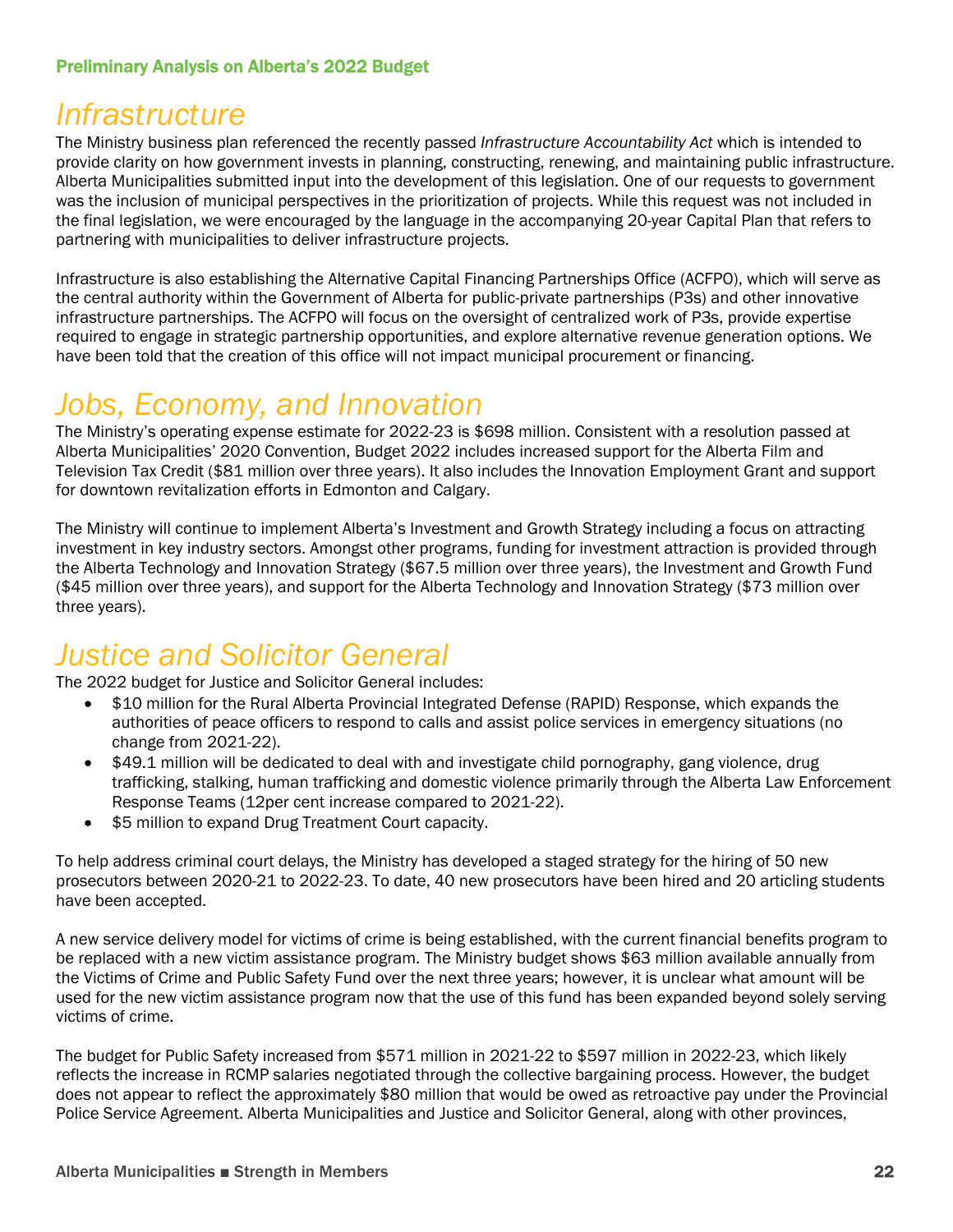territories, and municipal associations across Canada, have partnered to advocate that the federal government cover the costs of RCMP retroactive pay and we await a response from the federal government.

Funding for both the Municipal Policing Assistance Grant and the Police Officer Grant remain flat from last year's budget at \$59.2 million and \$30 million, respectively. Additionally, we have been informed that these grants will be combined into one grant, but we are not aware of the name at this time.

The Ministry's operating budget for 2022-23 is \$1.48 billion, compared to \$1.35 billion in 2021-22 (9.6 per cent increase).

#### *Labour and Immigration*

The Ministry leads the Alberta at Work initiative, which provides a framework to address current and long-term labour market challenges. \$15 million over three years has been allocated to provide labour market information to students, employees, and employers. Budget 2022 includes \$64 million to assist Albertans in finding and maintaining employment such as the Canada-Alberta Jobs Grant.

The Ministry's business plan highlights working with the Alberta Anti-Racism Advisory Council to advance anti-racism actions and promote welcoming and diverse communities throughout Alberta. Alberta Municipalities notes that the work of the Anti-Racism Advisory Council aligns well with our Welcoming and Inclusive Communities (WIC) initiative, which Alberta Municipalities has led since 2006. Alberta Municipalities plans to seek out new funding opportunities in 2022 to continue the breadth of programming and resources we offer to support municipal governments and communities in addressing issues of racism, discrimination, and social exclusion.

#### *Municipal Affairs*

Municipal Affairs is continuing a focus on reducing municipal red tape by:

- Completing its review of the *Municipal Government Act*, with a focus on regulations related to planning, development, and growth management; and
- Working with the Safety Codes Council to implement a renewed provincial accreditation framework for accredited entities to create more efficient approaches, such as risk-based inspections.

Other planned initiatives include:

- Working with municipal associations and municipalities to develop the allocation formula and program guidelines for LGFF; and
- Identifying \$1.9 million to support the Provincial Operations Centre's disaster response and coordination activities, including the Alberta Emergency Alert system and the 24/7 Watch Station.

Alberta Municipalities' advocacy on a member resolution calling for an increase to the 911 levy has paid off. The Ministry's budget includes a \$23 million increase in fee revenue and a corresponding investment into Alberta's 911 system annually over the next three years. We are working to determine how much of this funding will be available to municipalities that operate Public Safety Answering Points (PSAPs).

The total operating budget for Municipal Affairs declines from \$1.8 billion in 2021-22 to \$1.1 billion this year. The reduction is primarily driven by the \$711 million reduction in MSI and the \$10 million reduction in the Alberta Community Partnership, which are explained earlier in this report.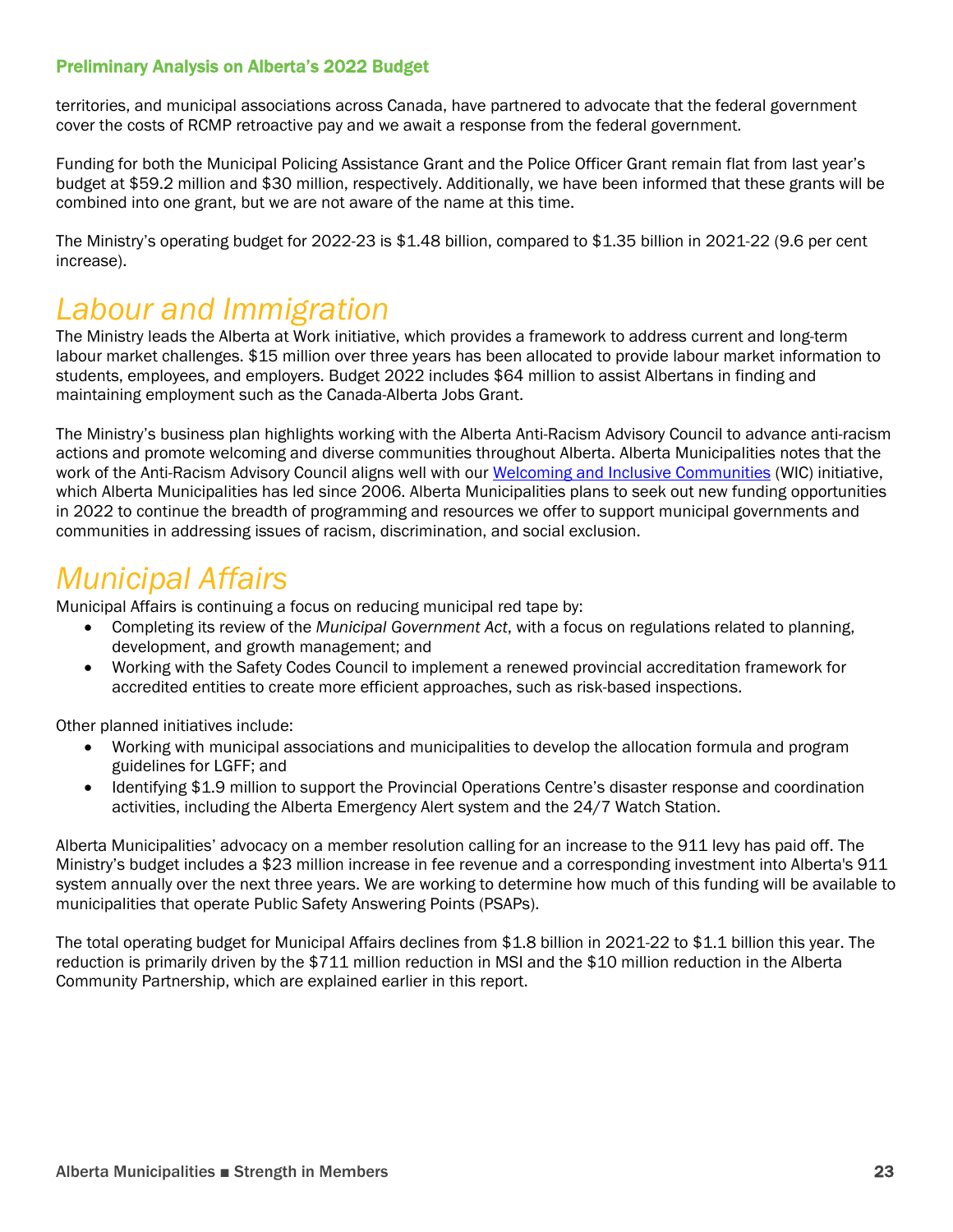## *Seniors and Housing*

Budget 2022 maintains seniors' financial supports and provides funding for the implementation of the provincial affordable housing strategy. The budget will provide \$491 million in grants and \$20 million in low-interest home equity loans for low-income seniors. Also, a total of \$118 million in capital funding will be made available in the next three years to improve and expand affordable housing.

The table below shows the 2021-24 Seniors and Housing Capital Plan:

| \$ millions                                                                                       | 2021-22<br><b>Estimate</b> | 2022-23<br><b>Budget</b> | 2023-24<br>Forecast | 3-Year<br>Total |
|---------------------------------------------------------------------------------------------------|----------------------------|--------------------------|---------------------|-----------------|
| <b>Affordable Housing Strategy</b><br><b>Affordable Housing Strategy</b><br><b>Other Programs</b> | 20.0                       | 39.9                     | 58.10               | 118.0           |
| Affordable and Specialized Housing                                                                | 16.3                       | 2.0                      |                     | 18.3            |
| Family and Community Housing                                                                      | 17                         | 0.4                      |                     | 2.1             |
| Indigenous Housing Capital Program                                                                | 10.0                       | 10.0                     |                     | 20.0            |
| <b>Seniors Housing</b>                                                                            | 25.9                       | 11.5                     |                     | 37.4            |
| Preservation (Maintenance)                                                                        | 38.1                       | 23.3                     |                     | 84.7            |
| Total                                                                                             | 112.0                      | 87.1                     | 814                 | 280.5           |

Despite capital investment under the provincial affordable housing strategy, the total capital investment in affordable housing will continue to decrease over the next two years, from \$112 million in 2021-22 to \$81.4 million in 2023-24 (27per cent decrease). The strategy has identified a goal of supporting the development of 13,000 new affordable housing units over the next 10 years; however, it is unclear how this goal will be achieved if the province's capital investments continue to decrease.

Budget 2022 maintains 2021 operational funding levels for the Family Community Housing, Seniors Housing, Rental Assistance, and Specialized Housing programs. The budget also includes \$1.8 million in operating funding to support the implementation of the provincial affordable housing strategy, which commits to providing rental assistance to an additional 14,000 households over 10 years.

#### *Service Alberta*

Over the next four years, Service Alberta will invest \$390 million (\$150 million in 2022-23) to improve broadband services across the province and ensure that rural, remote, and Indigenous communities are included in the province's economic recovery.

Service Alberta also identified \$10.1 million for registry transformation projects to offer more registry services online and \$9.1 million to improve the Land Titles service model and reduce application backlogs.

#### *Transportation*

Transportation manages several grant programs that municipalities access, including the Strategic Transportation Infrastructure Program (STIP), the Alberta Municipal Water/Wastewater Partnership (AMWWP), Water for Life, and the First Nations Water Tie-In Program, in addition to administering the Clean Water and Wastewater Fund (CWWF) on behalf of the federal government. Of note in the Ministry's business plan is \$474 million over the next three years that has been allocated for the Springbank Offstream Reservoir flood mitigation project. Also, provincial highway maintenance has increased from \$318.8 million in Budget 2021 to \$345 million in Budget 2022.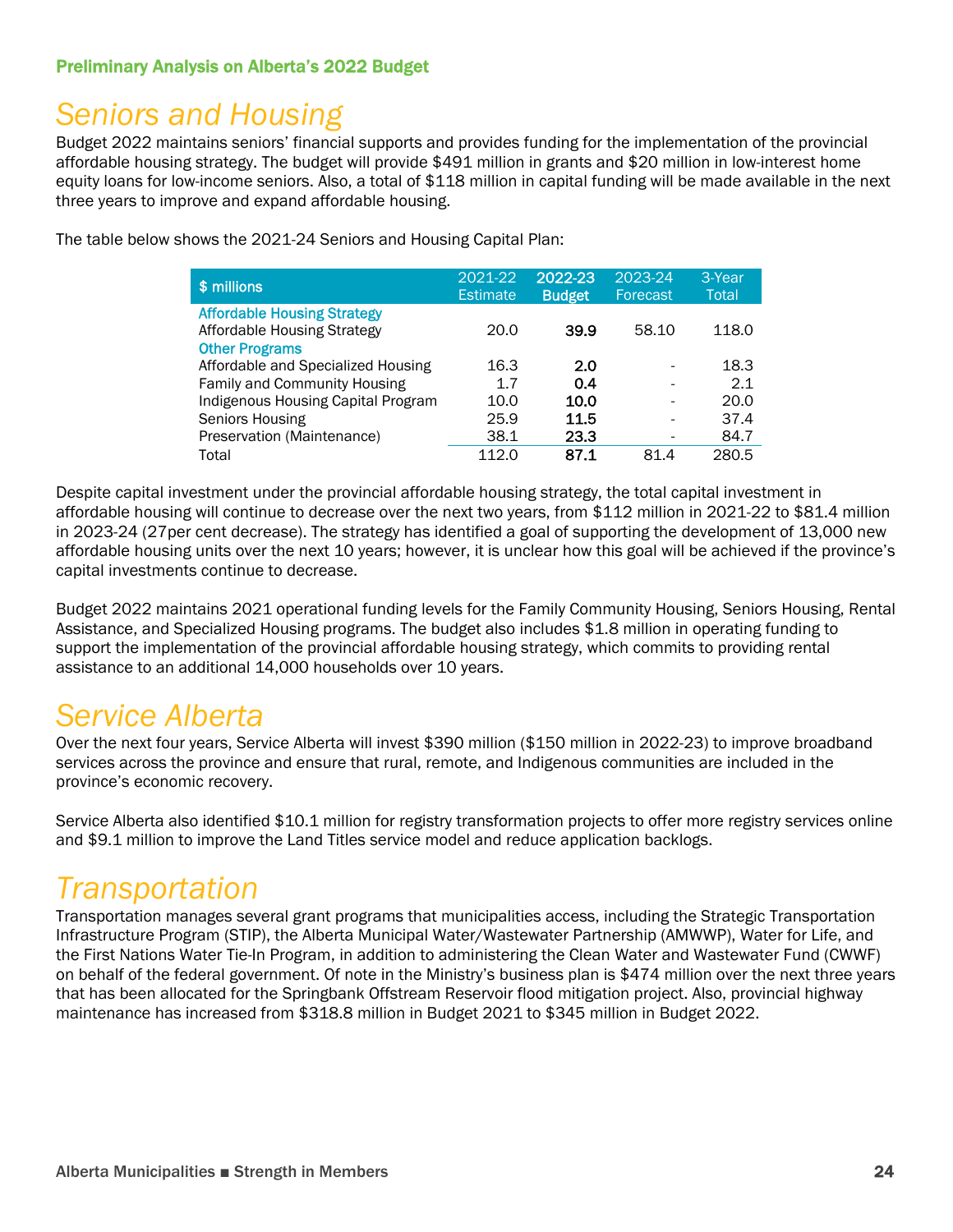#### *Treasury Board and Finance*

The Government of Alberta has established three key anchors to guide fiscal decision-making:

- Keeping net debt-to-GDP under 30 per cent;
- Getting per capita spending in-line with comparator provinces; and
- After the pandemic, re-establishing a commitment to balance the budget.

The Ministry has expressed a commitment to maintaining fiscal discipline and controlling spending to support the government's fiscal targets, as well as working closely with Ministries to ensure adequate funding to deliver on the commitments the provincial government has made to Albertans.

In January 2022, Alberta Municipalities reported on how the province has backtracked on promises made in 2019, when it chose to dissolve the Alberta Capital Finance Authority. As the province has now stopped offering belowmarket rate loans to municipalities, Alberta Municipalities now very alarmed that the 2022 Fiscal Plan projects the province's investment income from loans to local authorities will increase by 180 per cent over the next three years. This would be a blatant case of cost downloading from the province to municipalities, along with their residents and local businesses.

#### *A note on red tape reduction*

Budget 2022 and the provincial government's business plans highlight red tape reduction as a top priority for this government. Many Ministries plan to review and revise legislation, regulations, and policies to reduce red tape by at least one-third. The objectives are to streamline legislation and regulatory requirements to reduce unnecessary barriers to stimulate the economy and create jobs. The Government of Alberta will continue to engage with industry stakeholders, municipalities, non-profits, and the public to pursue further opportunities for red tape reduction. The provincial government is committed to the provisions of the *Red Tape Reduction Act*, including regular reporting, and ensuring the ongoing coordination of cross-government innovation.